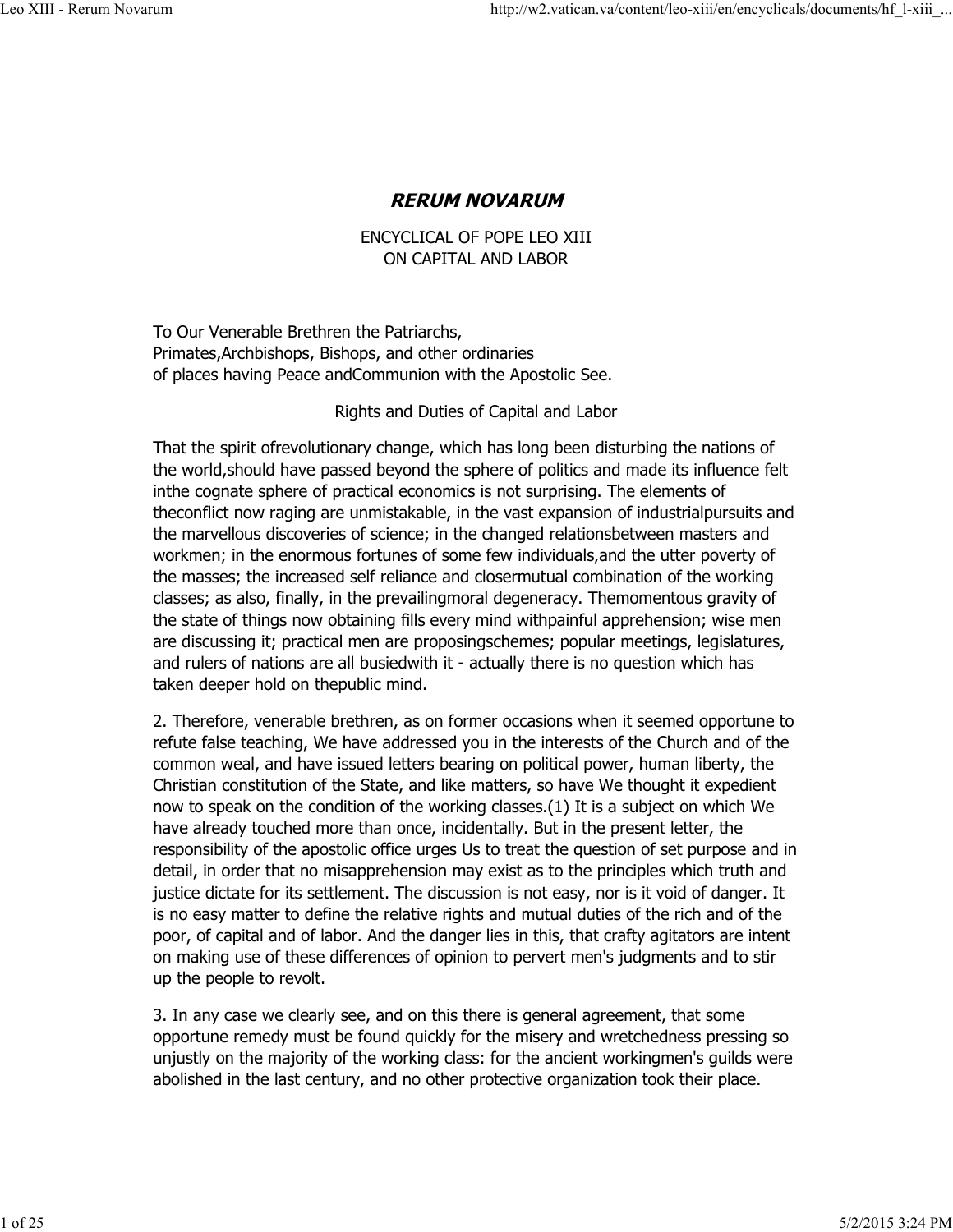Public institutions and the laws set aside the ancient religion. Hence, by degrees it has come to pass that working men have been surrendered, isolated and helpless, to the hardheartedness of employers and the greed of unchecked competition. The mischief has been increased by rapacious usury, which, although more than once condemned by the Church, is nevertheless, under a different guise, but with like injustice, still practiced by covetous and grasping men. To this must be added that the hiring of labor and the conduct of trade are concentrated in the hands of comparatively few; so that a small number of very rich men have been able to lay upon the teeming masses of the laboring poor a yoke little better than that of slavery itself.

4. To remedy these wrongs the socialists, working on the poor man's envy of the rich, are striving to do away with private property, and contend that individual possessions should become the common property of all, to be administered by the State or by municipal bodies. They hold that by thus transferring property from private individuals to the community, the present mischievous state of things will be set to rights, inasmuch as each citizen will then get his fair share of whatever there is to enjoy. But their contentions are so clearly powerless to end the controversy that were they carried into effect the working man himself would be among the first to suffer. They are, moreover, emphatically unjust, for they would rob the lawful possessor, distort the functions of the State, and create utter confusion in the community.

5. It is surely undeniable that, when a man engages in remunerative labor, the impelling reason and motive of his work is to obtain property, and thereafter to hold it as his very own. If one man hires out to another his strength or skill, he does so for the purpose of receiving in return what is necessary for the satisfaction of his needs; he therefore expressly intends to acquire a right full and real, not only to the remuneration, but also to the disposal of such remuneration, just as he pleases. Thus, if he lives sparingly, saves money, and, for greater security, invests his savings in land, the land, in such case, is only his wages under another form; and, consequently, a working man's little estate thus purchased should be as completely at his full disposal as are the wages he receives for his labor. But it is precisely in such power of disposal that ownership obtains, whether the property consist of land or chattels. Socialists, therefore, by endeavoring to transfer the possessions of individuals to the community at large, strike at the interests of every wage-earner, since they would deprive him of the liberty of disposing of his wages, and thereby of all hope and possibility of increasing his resources and of bettering his condition in life.

6. What is of far greater moment, however, is the fact that the remedy they propose is manifestly against justice. For, every man has by nature the right to possess property as his own. This is one of the chief points of distinction between man and the animal creation, for the brute has no power of self direction, but is governed by two main instincts, which keep his powers on the alert, impel him to develop them in a fitting manner, and stimulate and determine him to action without any power of choice. One of these instincts is self preservation, the other the propagation of the species. Both can attain their purpose by means of things which lie within range; beyond their verge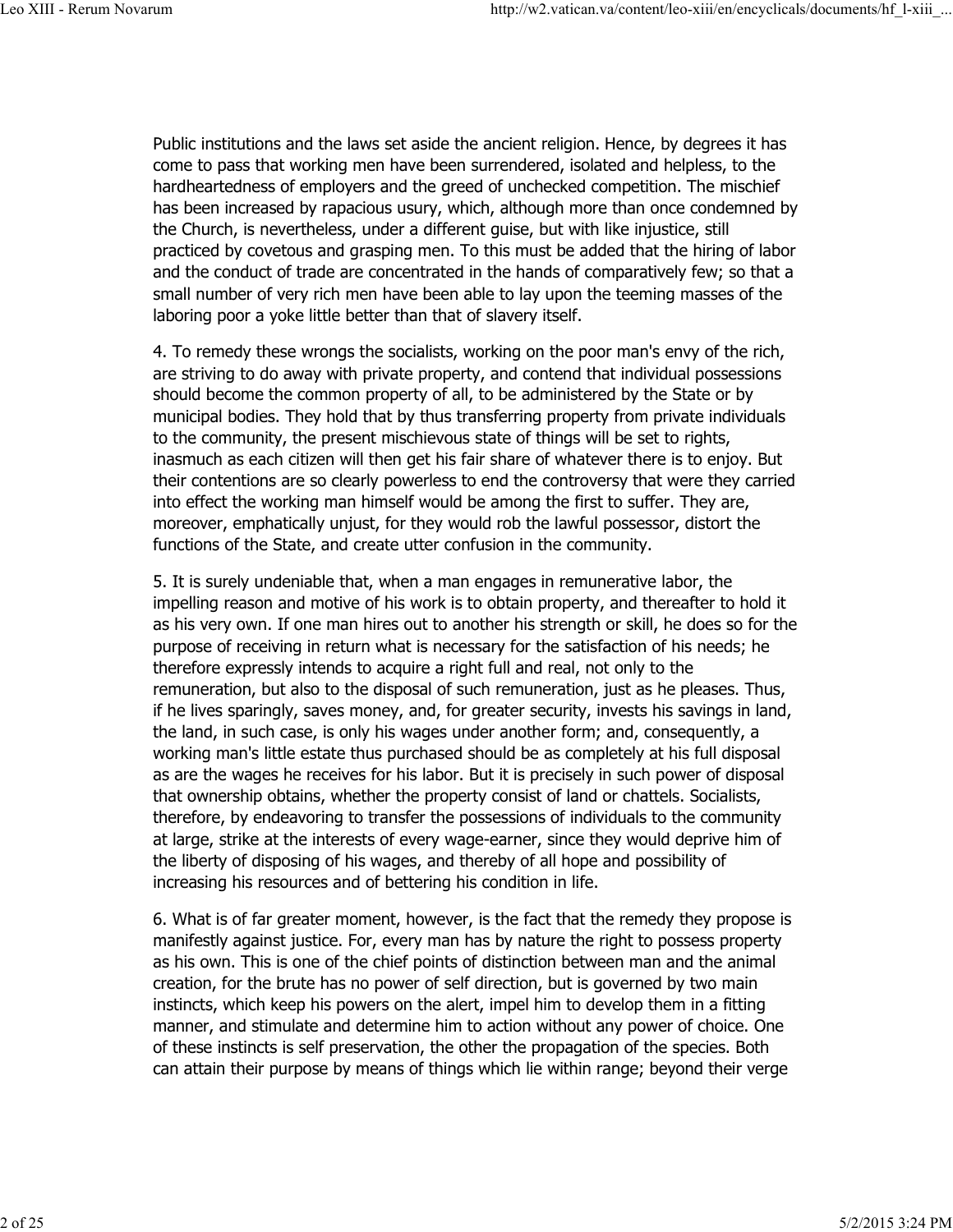the brute creation cannot go, for they are moved to action by their senses only, and in the special direction which these suggest. But with man it is wholly different. He possesses, on the one hand, the full perfection of the animal being, and hence enjoys at least as much as the rest of the animal kind, the fruition of things material. But animal nature, however perfect, is far from representing the human being in its completeness, and is in truth but humanity's humble handmaid, made to serve and to obey. It is the mind, or reason, which is the predominant element in us who are human creatures; it is this which renders a human being human, and distinguishes him essentially from the brute. And on this very account - that man alone among the animal creation is endowed with reason - it must be within his right to possess things not merely for temporary and momentary use, as other living things do, but to have and to hold them in stable and permanent possession; he must have not only things that perish in the use, but those also which, though they have been reduced into use, continue for further use in after time.

7. This becomes still more clearly evident if man's nature be considered a little more deeply. For man, fathoming by his faculty of reason matters without number, linking the future with the present, and being master of his own acts, guides his ways under the eternal law and the power of God, whose providence governs all things. Wherefore, it is in his power to exercise his choice not only as to matters that regard his present welfare, but also about those which he deems may be for his advantage in time yet to come. Hence, man not only should possess the fruits of the earth, but also the very soil, inasmuch as from the produce of the earth he has to lay by provision for the future. Man's needs do not die out, but forever recur; although satisfied today, they demand fresh supplies for tomorrow. Nature accordingly must have given to man a source that is stable and remaining always with him, from which he might look to draw continual supplies. And this stable condition of things he finds solely in the earth and its fruits. There is no need to bring in the State. Man precedes the State, and possesses, prior to the formation of any State, the right of providing for the substance of his body.

8. The fact that God has given the earth for the use and enjoyment of the whole human race can in no way be a bar to the owning of private property. For God has granted the earth to mankind in general, not in the sense that all without distinction can deal with it as they like, but rather that no part of it was assigned to any one in particular, and that the limits of private possession have been left to be fixed by man's own industry, and by the laws of individual races. Moreover, the earth, even though apportioned among private owners, ceases not thereby to minister to the needs of all, inasmuch as there is not one who does not sustain life from what the land produces. Those who do not possess the soil contribute their labor; hence, it may truly be said that all human subsistence is derived either from labor on one's own land, or from some toil, some calling, which is paid for either in the produce of the land itself, or in that which is exchanged for what the land brings forth.

9. Here, again, we have further proof that private ownership is in accordance with the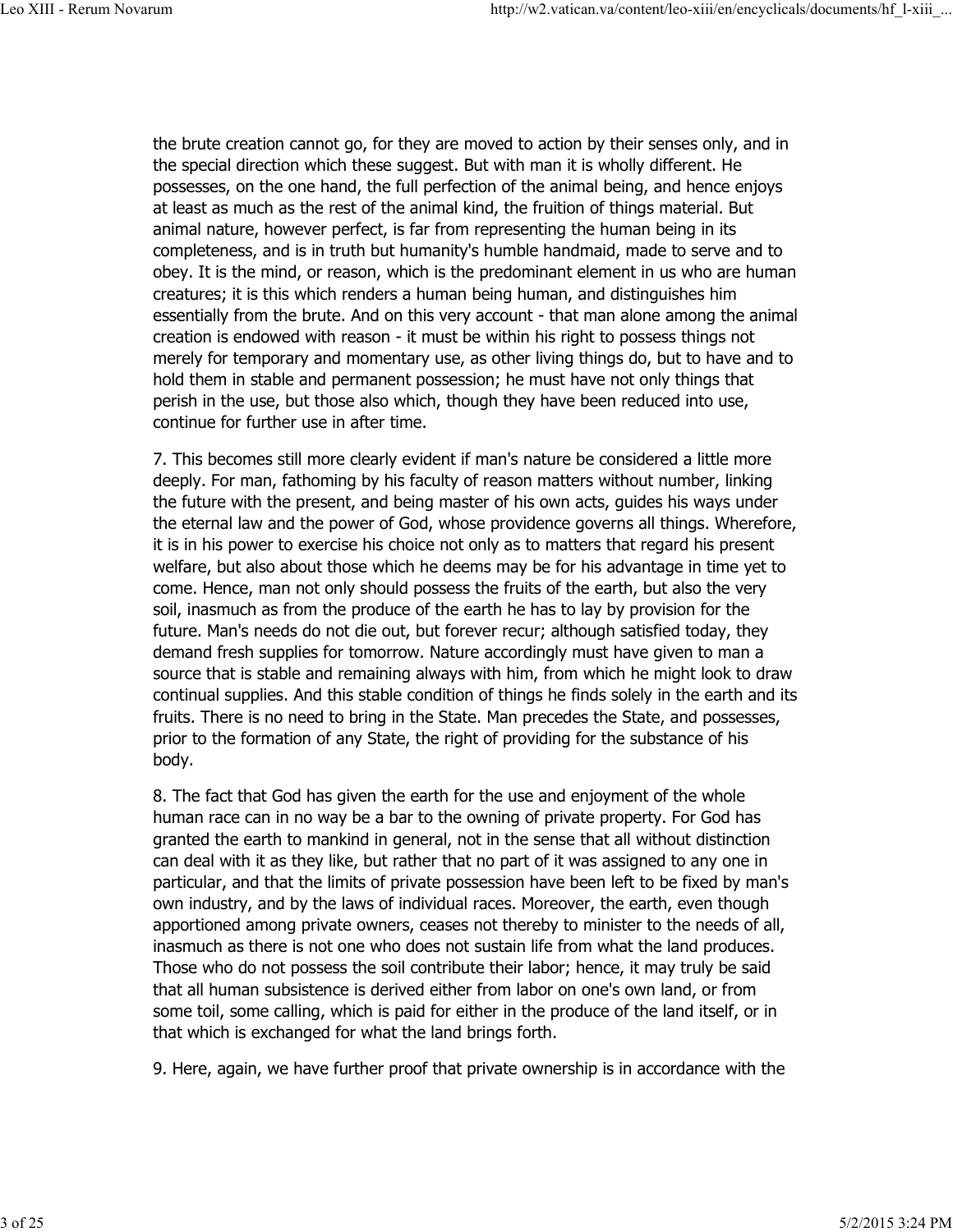law of nature. Truly, that which is required for the preservation of life, and for life's well-being, is produced in great abundance from the soil, but not until man has brought it into cultivation and expended upon it his solicitude and skill. Now, when man thus turns the activity of his mind and the strength of his body toward procuring the fruits of nature, by such act he makes his own that portion of nature's field which he cultivates that portion on which he leaves, as it were, the impress of his personality; and it cannot but be just that he should possess that portion as his very own, and have a right to hold it without any one being justified in violating that right.

10. So strong and convincing are these arguments that it seems amazing that some should now be setting up anew certain obsolete opinions in opposition to what is here laid down. They assert that it is right for private persons to have the use of the soil and its various fruits, but that it is unjust for any one to possess outright either the land on which he has built or the estate which he has brought under cultivation. But those who deny these rights do not perceive that they are defrauding man of what his own labor has produced. For the soil which is tilled and cultivated with toil and skill utterly changes its condition; it was wild before, now it is fruitful; was barren, but now brings forth in abundance. That which has thus altered and improved the land becomes so truly part of itself as to be in great measure indistinguishable and inseparable from it. Is it just that the fruit of a man's own sweat and labor should be possessed and enjoyed by any one else? As effects follow their cause, so is it just and right that the results of labor should belong to those who have bestowed their labor.

11. With reason, then, the common opinion of mankind, little affected by the few dissentients who have contended for the opposite view, has found in the careful study of nature, and in the laws of nature, the foundations of the division of property, and the practice of all ages has consecrated the principle of private ownership, as being pre-eminently in conformity with human nature, and as conducing in the most unmistakable manner to the peace and tranquillity of human existence. The same principle is confirmed and enforced by the civil laws-laws which, so long as they are just, derive from the law of nature their binding force. The authority of the divine law adds its sanction, forbidding us in severest terms even to covet that which is another's: "Thou shalt not covet thy neighbour's wife; nor his house, nor his field, nor his man-servant, nor his maid-servant, nor his ox, nor his ass, nor anything that is his."(2)

12. The rights here spoken of, belonging to each individual man, are seen in much stronger light when considered in relation to man's social and domestic obligations. In choosing a state of life, it is indisputable that all are at full liberty to follow the counsel of Jesus Christ as to observing virginity, or to bind themselves by the marriage tie. No human law can abolish the natural and original right of marriage, nor in any way limit the chief and principal purpose of marriage ordained by God's authority from the beginning: "Increase and multiply."(3) Hence we have the family, the "society" of a man's house - a society very small, one must admit, but none the less a true society, and one older than any State. Consequently, it has rights and duties peculiar to itself which are quite independent of the State.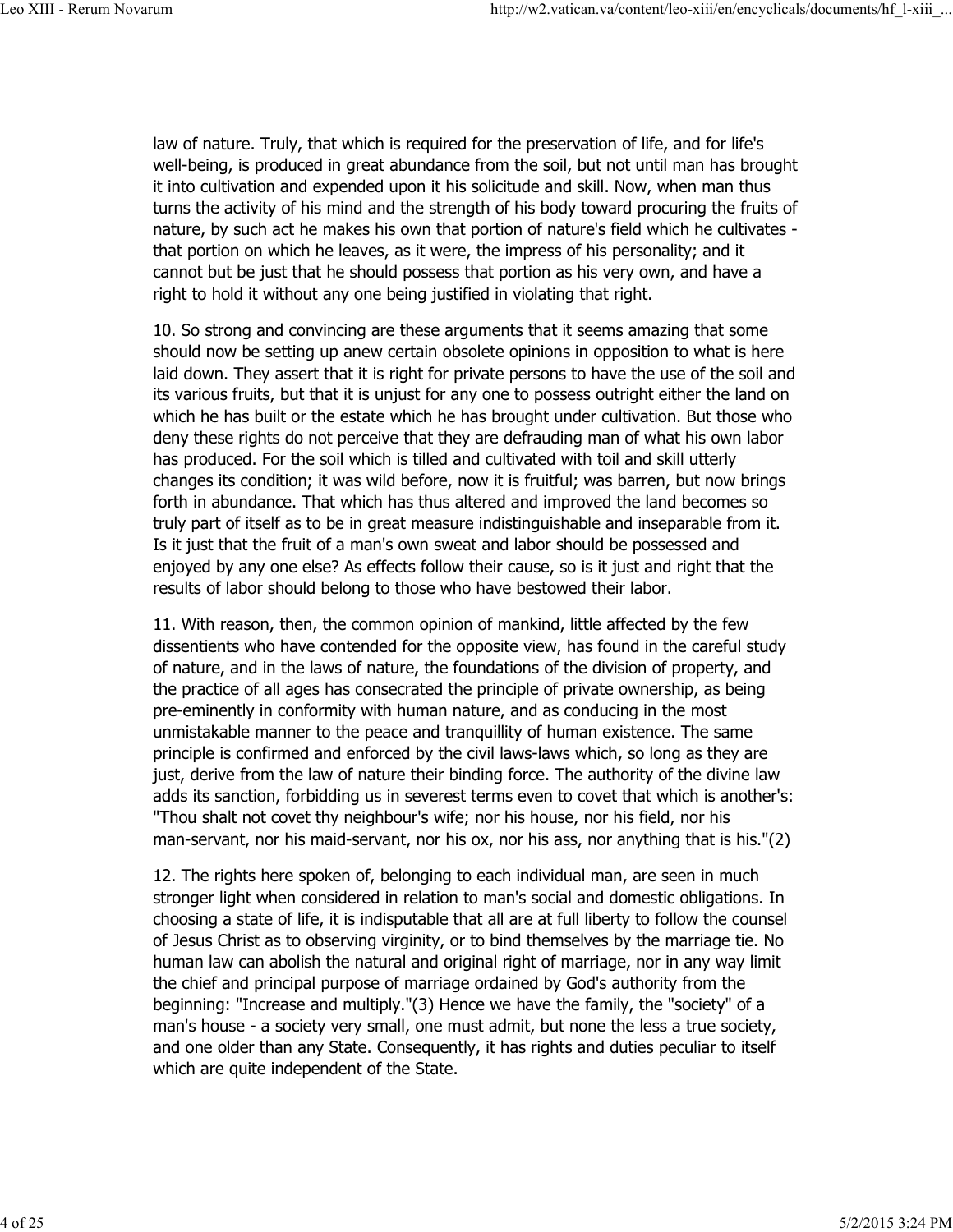13. That right to property, therefore, which has been proved to belong naturally to individual persons, must in like wise belong to a man in his capacity of head of a family; nay, that right is all the stronger in proportion as the human person receives a wider extension in the family group. It is a most sacred law of nature that a father should provide food and all necessaries for those whom he has begotten; and, similarly, it is natural that he should wish that his children, who carry on, so to speak, and continue his personality, should be by him provided with all that is needful to enable them to keep themselves decently from want and misery amid the uncertainties of this mortal life. Now, in no other way can a father effect this except by the ownership of productive property, which he can transmit to his children by inheritance. A family, no less than a State, is, as We have said, a true society, governed by an authority peculiar to itself, that is to say, by the authority of the father. Provided, therefore, the limits which are prescribed by the very purposes for which it exists be not transgressed, the family has at least equal rights with the State in the choice and pursuit of the things needful to its preservation and its just liberty. We say, "at least equal rights"; for, inasmuch as the domestic household is antecedent, as well in idea as in fact, to the gathering of men into a community, the family must necessarily have rights and duties which are prior to those of the community, and founded more immediately in nature. If the citizens, if the families on entering into association and fellowship, were to experience hindrance in a commonwealth instead of help, and were to find their rights attacked instead of being upheld, society would rightly be an object of detestation rather than of desire.

14. The contention, then, that the civil government should at its option intrude into and exercise intimate control over the family and the household is a great and pernicious error. True, if a family finds itself in exceeding distress, utterly deprived of the counsel of friends, and without any prospect of extricating itself, it is right that extreme necessity be met by public aid, since each family is a part of the commonwealth. In like manner, if within the precincts of the household there occur grave disturbance of mutual rights, public authority should intervene to force each party to yield to the other its proper due; for this is not to deprive citizens of their rights, but justly and properly to safeguard and strengthen them. But the rulers of the commonwealth must go no further; here, nature bids them stop. Paternal authority can be neither abolished nor absorbed by the State; for it has the same source as human life itself. "The child belongs to the father," and is, as it were, the continuation of the father's personality; and speaking strictly, the child takes its place in civil society, not of its own right, but in its quality as member of the family in which it is born. And for the very reason that "the child belongs to the father" it is, as St. Thomas Aquinas says, "before it attains the use of free will, under the power and the charge of its parents."(4) The socialists, therefore, in setting aside the parent and setting up a State supervision, act against natural justice, and destroy the structure of the home.

15. And in addition to injustice, it is only too evident what an upset and disturbance there would be in all classes, and to how intolerable and hateful a slavery citizens would be subjected. The door would be thrown open to envy, to mutual invective, and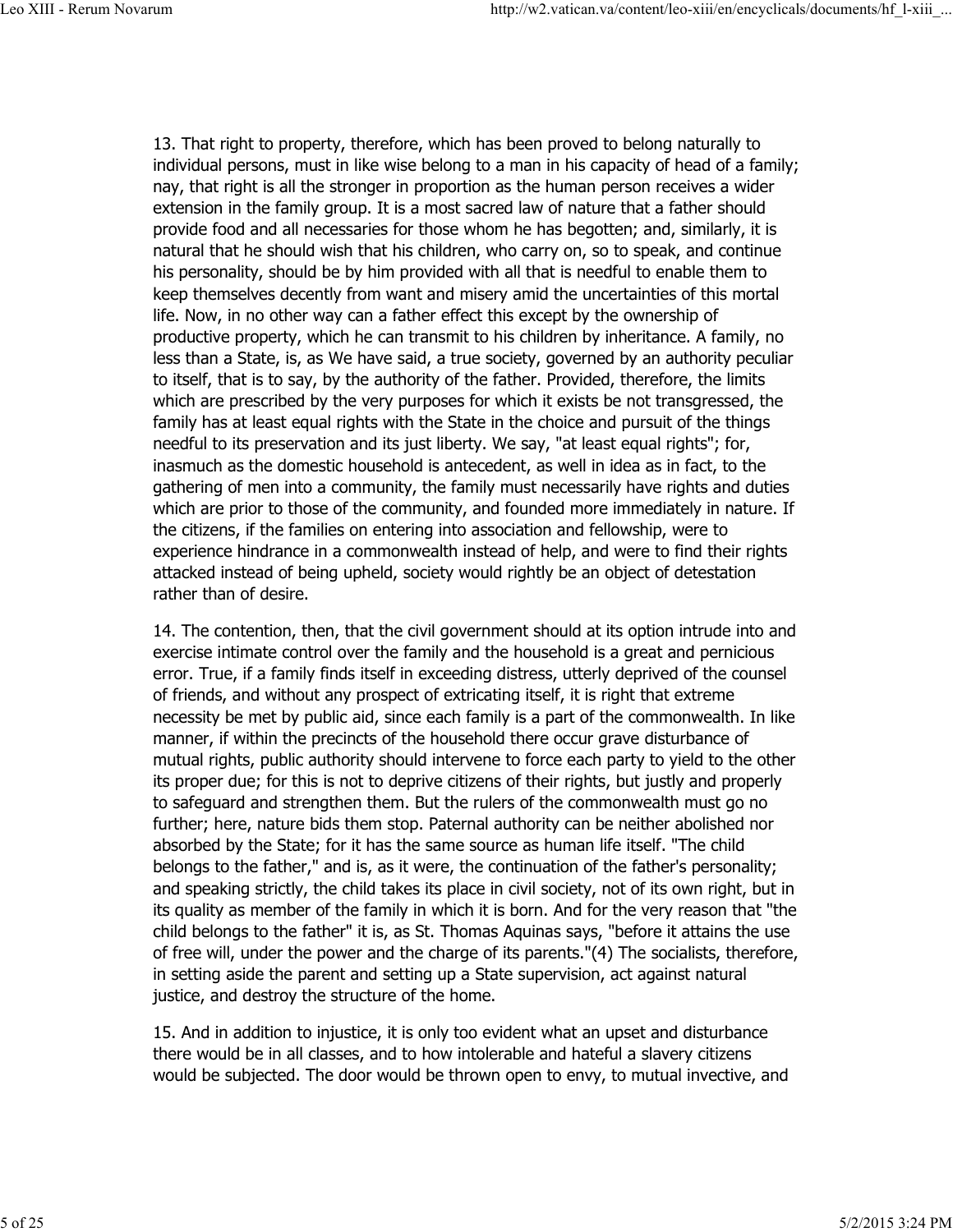to discord; the sources of wealth themselves would run dry, for no one would have any interest in exerting his talents or his industry; and that ideal equality about which they entertain pleasant dreams would be in reality the levelling down of all to a like condition of misery and degradation. Hence, it is clear that the main tenet of socialism, community of goods, must be utterly rejected, since it only injures those whom it would seem meant to benefit, is directly contrary to the natural rights of mankind, and would introduce confusion and disorder into the commonweal. The first and most fundamental principle, therefore, if one would undertake to alleviate the condition of the masses, must be the inviolability of private property. This being established, we proceed to show where the remedy sought for must be found.

16. We approach the subject with confidence, and in the exercise of the rights which manifestly appertain to Us, for no practical solution of this question will be found apart from the intervention of religion and of the Church. It is We who are the chief guardian of religion and the chief dispenser of what pertains to the Church; and by keeping silence we would seem to neglect the duty incumbent on us. Doubtless, this most serious question demands the attention and the efforts of others besides ourselves - to wit, of the rulers of States, of employers of labor, of the wealthy, aye, of the working classes themselves, for whom We are pleading. But We affirm without hesitation that all the striving of men will be vain if they leave out the Church. It is the Church that insists, on the authority of the Gospel, upon those teachings whereby the conflict can be brought to an end, or rendered, at least, far less bitter; the Church uses her efforts not only to enlighten the mind, but to direct by her precepts the life and conduct of each and all; the Church improves and betters the condition of the working man by means of numerous organizations; does her best to enlist the services of all classes in discussing and endeavoring to further in the most practical way, the interests of the working classes; and considers that for this purpose recourse should be had, in due measure and degree, to the intervention of the law and of State authority.

17. It must be first of all recognized that the condition of things inherent in human affairs must be borne with, for it is impossible to reduce civil society to one dead level. Socialists may in that intent do their utmost, but all striving against nature is in vain. There naturally exist among mankind manifold differences of the most important kind; people differ in capacity, skill, health, strength; and unequal fortune is a necessary result of unequal condition. Such unequality is far from being disadvantageous either to individuals or to the community. Social and public life can only be maintained by means of various kinds of capacity for business and the playing of many parts; and each man, as a rule, chooses the part which suits his own peculiar domestic condition. As regards bodily labor, even had man never fallen from the state of innocence, he would not have remained wholly idle; but that which would then have been his free choice and his delight became afterwards compulsory, and the painful expiation for his disobedience. "Cursed be the earth in thy work; in thy labor thou shalt eat of it all the days of thy life."(5)

18. In like manner, the other pains and hardships of life will have no end or cessation on earth; for the consequences of sin are bitter and hard to bear, and they must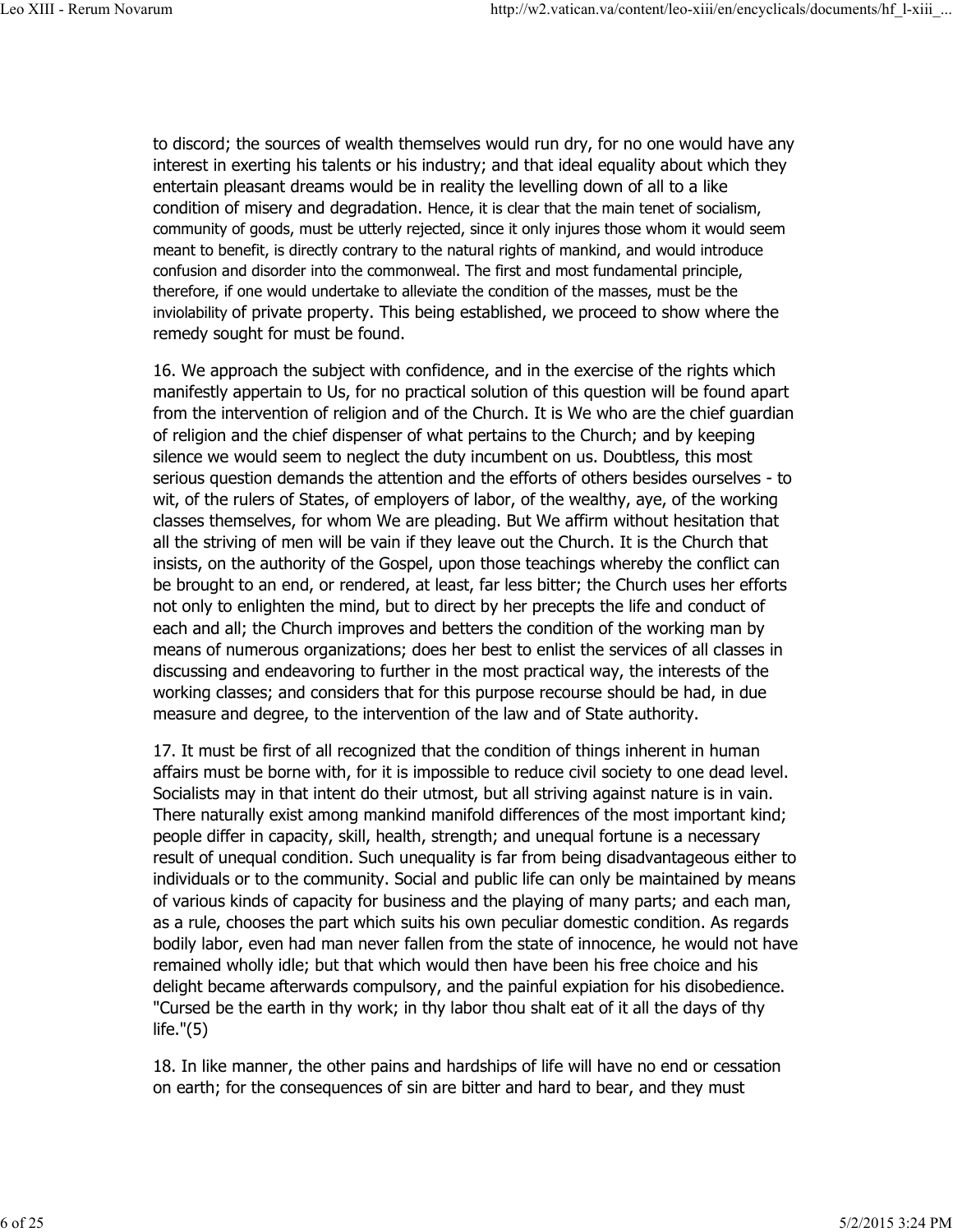accompany man so long as life lasts. To suffer and to endure, therefore, is the lot of humanity; let them strive as they may, no strength and no artifice will ever succeed in banishing from human life the ills and troubles which beset it. If any there are who pretend differently - who hold out to a hard-pressed people the boon of freedom from pain and trouble, an undisturbed repose, and constant enjoyment - they delude the people and impose upon them, and their lying promises will only one day bring forth evils worse than the present. Nothing is more useful than to look upon the world as it really is, and at the same time to seek elsewhere, as We have said, for the solace to its troubles.

19. The great mistake made in regard to the matter now under consideration is to take up with the notion that class is naturally hostile to class, and that the wealthy and the working men are intended by nature to live in mutual conflict. So irrational and so false is this view that the direct contrary is the truth. Just as the symmetry of the human frame is the result of the suitable arrangement of the different parts of the body, so in a State is it ordained by nature that these two classes should dwell in harmony and agreement, so as to maintain the balance of the body politic. Each needs the other: capital cannot do without labor, nor labor without capital. Mutual agreement results in the beauty of good order, while perpetual conflict necessarily produces confusion and savage barbarity. Now, in preventing such strife as this, and in uprooting it, the efficacy of Christian institutions is marvellous and manifold. First of all, there is no intermediary more powerful than religion (whereof the Church is the interpreter and guardian) in drawing the rich and the working class together, by reminding each of its duties to the other, and especially of the obligations of justice.

20. Of these duties, the following bind the proletarian and the worker: fully and faithfully to perform the work which has been freely and equitably agreed upon; never to injure the property, nor to outrage the person, of an employer; never to resort to violence in defending their own cause, nor to engage in riot or disorder; and to have nothing to do with men of evil principles, who work upon the people with artful promises of great results, and excite foolish hopes which usually end in useless regrets and grievous loss. The following duties bind the wealthy owner and the employer: not to look upon their work people as their bondsmen, but to respect in every man his dignity as a person ennobled by Christian character. They are reminded that, according to natural reason and Christian philosophy, working for gain is creditable, not shameful, to a man, since it enables him to earn an honorable livelihood; but to misuse men as though they were things in the pursuit of gain, or to value them solely for their physical powers - that is truly shameful and inhuman. Again justice demands that, in dealing with the working man, religion and the good of his soul must be kept in mind. Hence, the employer is bound to see that the worker has time for his religious duties; that he be not exposed to corrupting influences and dangerous occasions; and that he be not led away to neglect his home and family, or to squander his earnings. Furthermore, the employer must never tax his work people beyond their strength, or employ them in work unsuited to their sex and age. His great and principal duty is to give every one what is just. Doubtless, before deciding whether wages axe fair, many things have to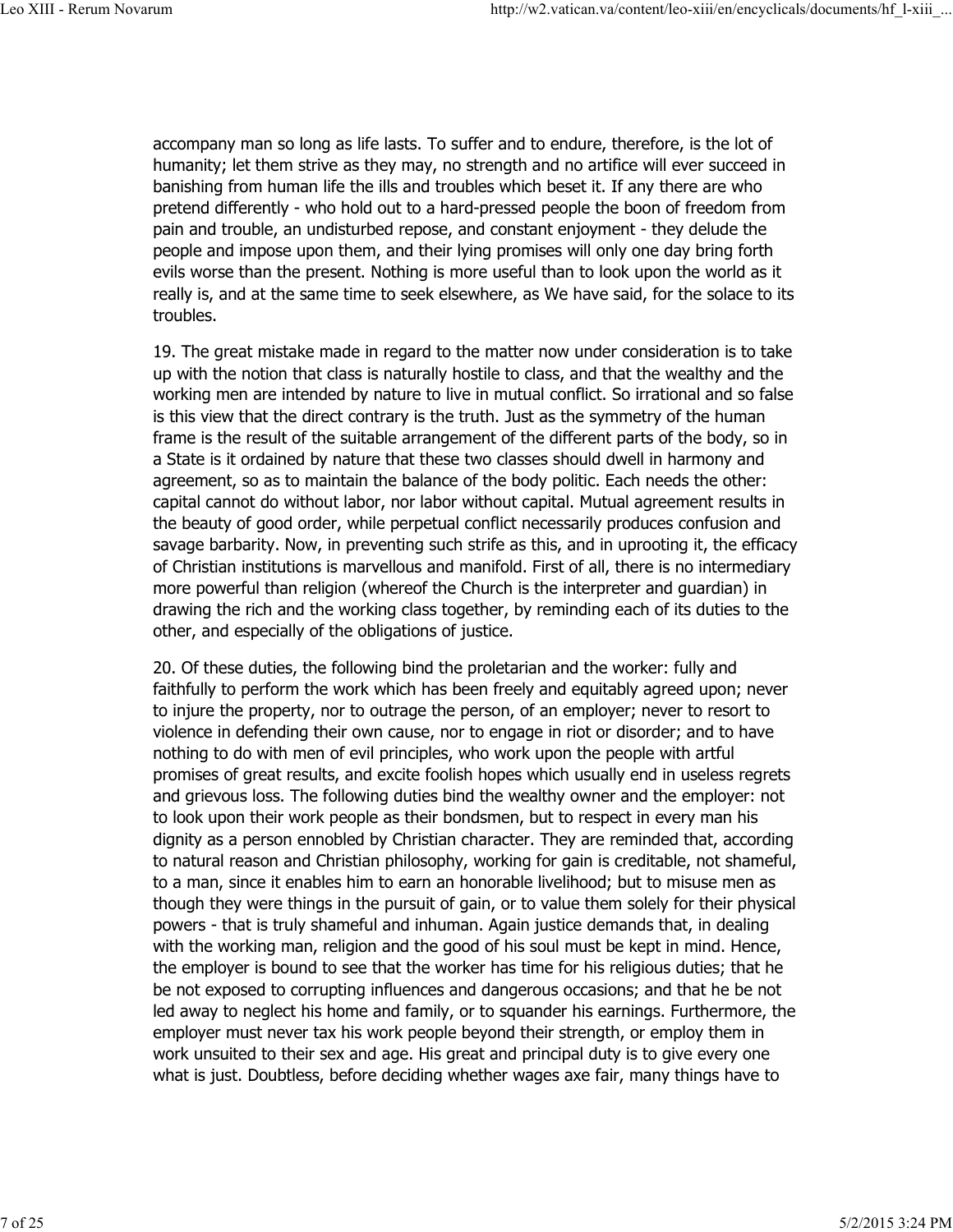be considered; but wealthy owners and all masters of labor should be mindful of this that to exercise pressure upon the indigent and the destitute for the sake of gain, and to gather one's profit out of the need of another, is condemned by all laws, human and divine. To defraud any one of wages that are his due is a great crime which cries to the avenging anger of Heaven. "Behold, the hire of the laborers... which by fraud has been kept back by you, crieth; and the cry of them hath entered into the ears of the Lord of Sabaoth."(6) Lastly, the rich must religiously refrain from cutting down the workmen's earnings, whether by force, by fraud, or by usurious dealing; and with all the greater reason because the laboring man is, as a rule, weak and unprotected, and because his slender means should in proportion to their scantiness be accounted sacred. Were these precepts carefully obeyed and followed out, would they not be sufficient of themselves to keep under all strife and all its causes?

21. But the Church, with Jesus Christ as her Master and Guide, aims higher still. She lays down precepts yet more perfect, and tries to bind class to class in friendliness and good feeling. The things of earth cannot be understood or valued aright without taking into consideration the life to come, the life that will know no death. Exclude the idea of futurity, and forthwith the very notion of what is good and right would perish; nay, the whole scheme of the universe would become a dark and unfathomable mystery. The great truth which we learn from nature herself is also the grand Christian dogma on which religion rests as on its foundation - that, when we have given up this present life, then shall we really begin to live. God has not created us for the perishable and transitory things of earth, but for things heavenly and everlasting; He has given us this world as a place of exile, and not as our abiding place. As for riches and the other things which men call good and desirable, whether we have them in abundance, or are lacking in them-so far as eternal happiness is concerned - it makes no difference; the only important thing is to use them aright. Jesus Christ, when He redeemed us with plentiful redemption, took not away the pains and sorrows which in such large proportion are woven together in the web of our mortal life. He transformed them into motives of virtue and occasions of merit; and no man can hope for eternal reward unless he follow in the blood-stained footprints of his Saviour. "If we suffer with Him, we shall also reign with Him."(7) Christ's labors and sufferings, accepted of His own free will, have marvellously sweetened all suffering and all labor. And not only by His example, but by His grace and by the hope held forth of everlasting recompense, has He made pain and grief more easy to endure; "for that which is at present momentary and light of our tribulation, worketh for us above measure exceedingly an eternal weight of glory."(8)

22. Therefore, those whom fortune favors are warned that riches do not bring freedom from sorrow and are of no avail for eternal happiness, but rather are obstacles;(9) that the rich should tremble at the threatenings of Jesus Christ - threatenings so unwonted in the mouth of our Lord(10) - and that a most strict account must be given to the Supreme Judge for all we possess. The chief and most excellent rule for the right use of money is one the heathen philosophers hinted at, but which the Church has traced out clearly, and has not only made known to men's minds, but has impressed upon their lives. It rests on the principle that it is one thing to have a right to the possession of money and another to have a right to use money as one wills. Private ownership, as we have seen, is the natural right of man, and to exercise that right, especially as members of society, is not only lawful, but absolutely necessary. "It is lawful," says St. Thomas Aquinas, "for a man to hold private property; and it is also necessary for the carrying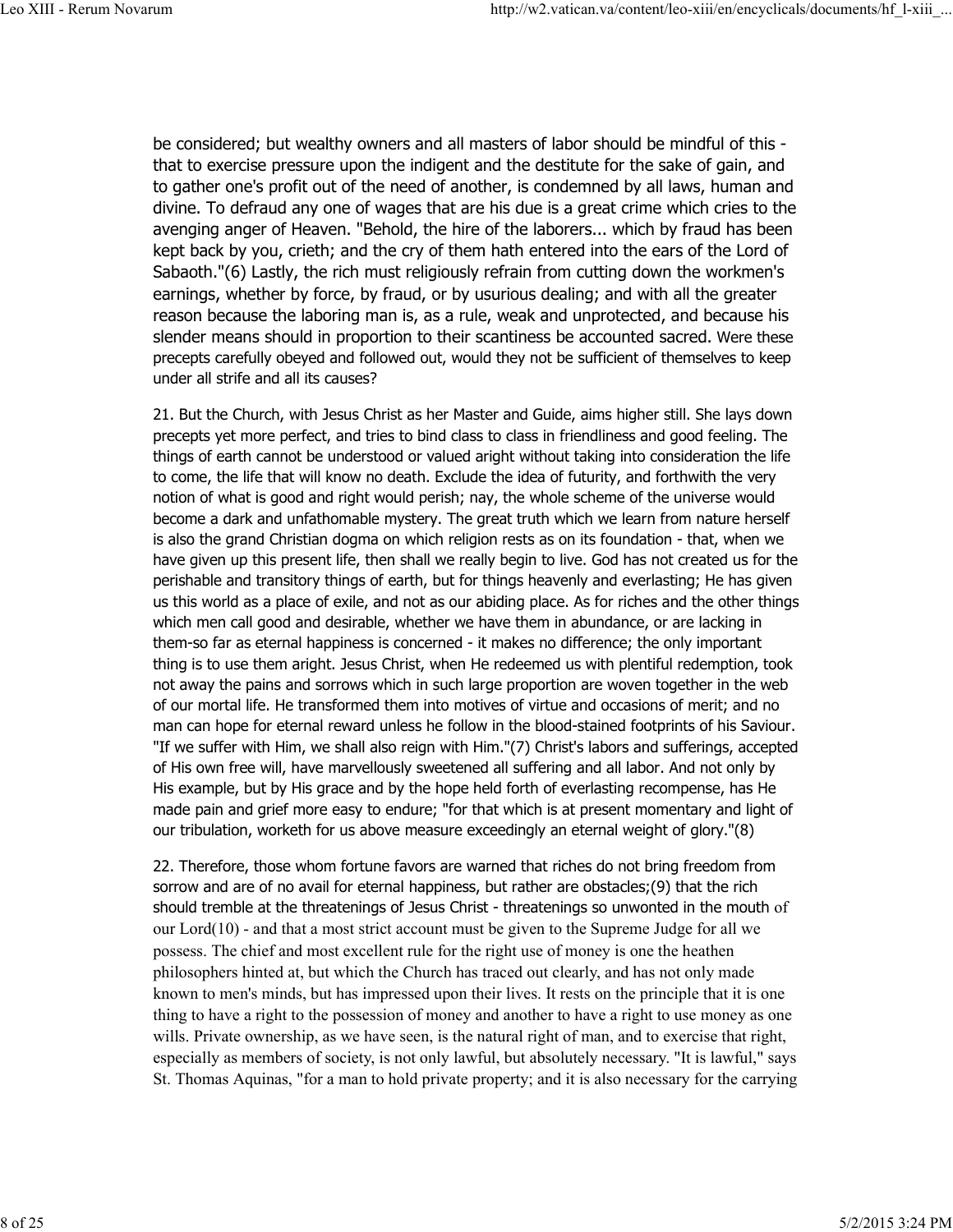on of human existence."" But if the question be asked: How must one's possessions be used? the Church replies without hesitation in the words of the same holy Doctor: "Man should not consider his material possessions as his own, but as common to all, so as to share them without hesitation when others are in need. Whence the Apostle with, 'Command the rich of this world... to offer with no stint, to apportion largely.'"(12) True, no one is commanded to distribute to others that which is required for his own needs and those of his household; nor even to give away what is reasonably required to keep up becomingly his condition in life, "for no one ought to live other than becomingly."(13) But, when what necessity demands has been supplied, and one's standing fairly taken thought for, it becomes a duty to give to the indigent out of what remains over. "Of that which remaineth, give alms."(14) It is a duty, not of justice (save in extreme cases), but of Christian charity - a duty not enforced by human law. But the laws and judgments of men must yield place to the laws and judgments of Christ the true God, who in many ways urges on His followers the practice of almsgiving - 'It is more blessed to give than to receive";(15) and who will count a kindness done or refused to the poor as done or refused to Himself - "As long as you did it to one of My least brethren you did it to Me."(16) To sum up, then, what has been said: Whoever has received from the divine bounty a large share of temporal blessings, whether they be external and material, or gifts of the mind, has received them for the purpose of using them for the perfecting of his own nature, and, at the same time, that he may employ them, as the steward of God's providence, for the benefit of others. "He that hath a talent," said St. Gregory the Great, "let him see that he hide it not; he that hath abundance, let him quicken himself to mercy and generosity; he that hath art and skill, let him do his best to share the use and the utility hereof with his neighbor."(17)

23. As for those who possess not the gifts of fortune, they are taught by the Church that in God's sight poverty is no disgrace, and that there is nothing to be ashamed of in earning their bread by labor. This is enforced by what we see in Christ Himself, who, "whereas He was rich, for our sakes became poor";(18) and who, being the Son of God, and God Himself, chose to seem and to be considered the son of a carpenter nay, did not disdain to spend a great part of His life as a carpenter Himself. "Is not this the carpenter, the son of Mary?"(19)

24. From contemplation of this divine Model, it is more easy to understand that the true worth and nobility of man lie in his moral qualities, that is, in virtue; that virtue is, moreover, the common inheritance of men, equally within the reach of high and low, rich and poor; and that virtue, and virtue alone, wherever found, will be followed by the rewards of everlasting happiness. Nay, God Himself seems to incline rather to those who suffer misfortune; for Jesus Christ calls the poor "blessed";(20) He lovingly invites those in labor and grief to come to Him for solace;(21) and He displays the tenderest charity toward the lowly and the oppressed. These reflections cannot fail to keep down the pride of the well-to-do, and to give heart to the unfortunate; to move the former to be generous and the latter to be moderate in their desires. Thus, the separation which pride would set up tends to disappear, nor will it be difficult to make rich and poor join hands in friendly concord.

25. But, if Christian precepts prevail, the respective classes will not only be united in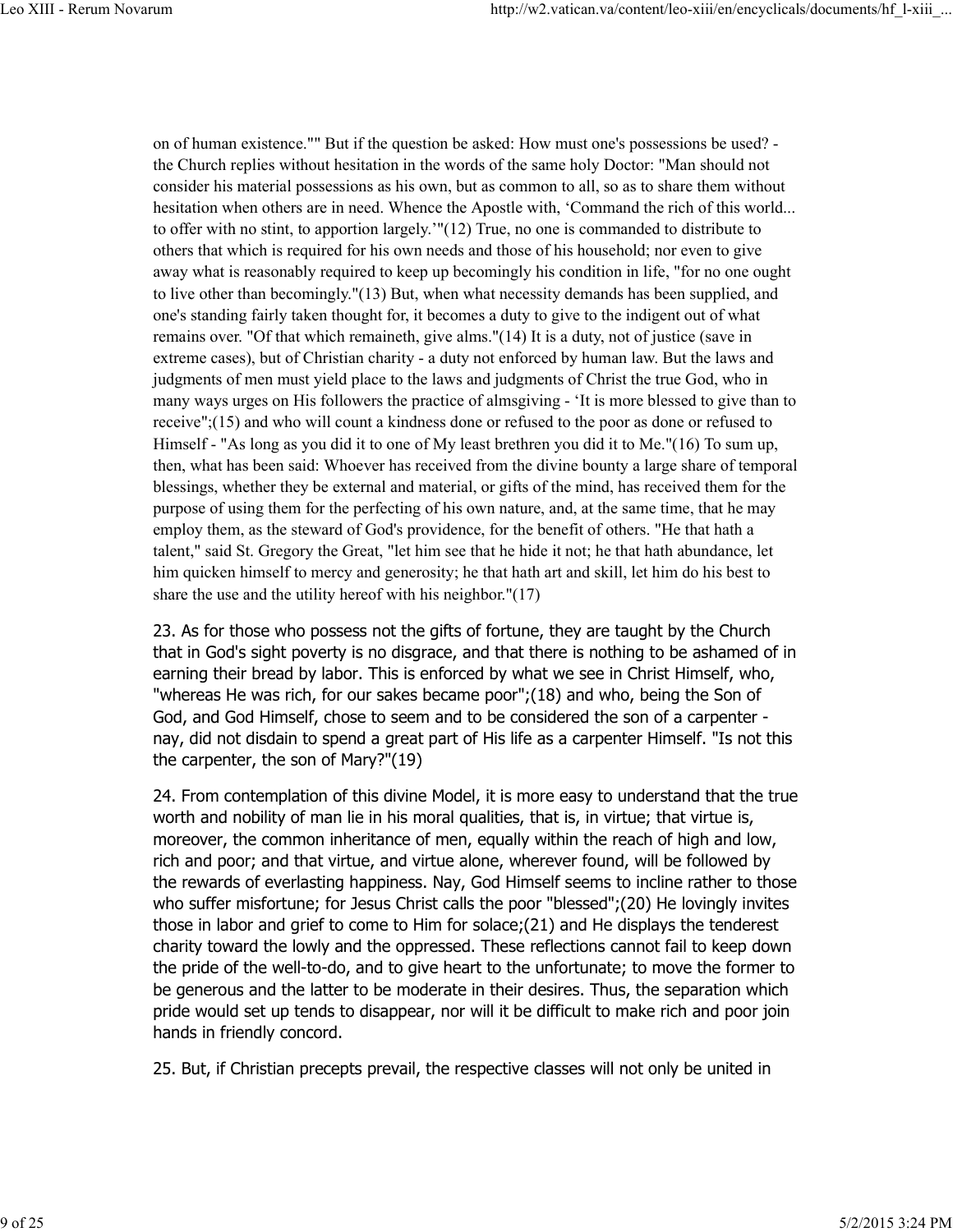the bonds of friendship, but also in those of brotherly love. For they will understand and feel that all men are children of the same common Father, who is God; that all have alike the same last end, which is God Himself, who alone can make either men or angels absolutely and perfectly happy; that each and all are redeemed and made sons of God, by Jesus Christ, "the first-born among many brethren"; that the blessings of nature and the gifts of grace belong to the whole human race in common, and that from none except the unworthy is withheld the inheritance of the kingdom of Heaven. "If sons, heirs also; heirs indeed of God, and co-heirs with Christ."(22) Such is the scheme of duties and of rights which is shown forth to the world by the Gospel. Would it not seem that, were society penetrated with ideas like these, strife must quickly cease?

26. But the Church, not content with pointing out the remedy, also applies it. For the Church does her utmost to teach and to train men, and to educate them and by the intermediary of her bishops and clergy diffuses her salutary teachings far and wide. She strives to influence the mind and the heart so that all may willingly yield themselves to be formed and guided by the commandments of God. It is precisely in this fundamental and momentous matter, on which everything depends that the Church possesses a power peculiarly her own. The instruments which she employs are given to her by Jesus Christ Himself for the very purpose of reaching the hearts of men, and drive their efficiency from God. They alone can reach the innermost heart and conscience, and bring men to act from a motive of duty, to control their passions and appetites, to love God and their fellow men with a love that is outstanding and of the highest degree and to break down courageously every barrier which blocks the way to virtue.

27. On this subject we need but recall for one moment the examples recorded in history. Of these facts there cannot be any shadow of doubt: for instance, that civil society was renovated in every part by Christian institutions; that in the strength of that renewal the human race was lifted up to better things-nay, that it was brought back from death to life, and to so excellent a life that nothing more perfect had been known before, or will come to be known in the ages that have yet to be. Of this beneficent transformation Jesus Christ was at once the first cause and the final end; as from Him all came, so to Him was all to be brought back. For, when the human race, by the light of the Gospel message, came to know the grand mystery of the Incarnation of the Word and the redemption of man, at once the life of Jesus Christ, God and Man, pervaded every race and nation, and interpenetrated them with His faith, His precepts, and His laws. And if human society is to be healed now, in no other way can it be healed save by a return to Christian life and Christian institutions. When a society is perishing, the wholesome advice to give to those who would restore it is to call it to the principles from which it sprang; for the purpose and perfection of an association is to aim at and to attain that for which it is formed, and its efforts should be put in motion and inspired by the end and object which originally gave it being. Hence, to fall away from its primal constitution implies disease; to go back to it, recovery. And this may be asserted with utmost truth both of the whole body of the commonwealth and of that class of its citizens-by far the great majority - who get their living by their labor.

28. Neither must it be supposed that the solicitude of the Church is so preoccupied with the spiritual concerns of her children as to neglect their temporal and earthly interests. Her desire is that the poor, for example, should rise above poverty and wretchedness,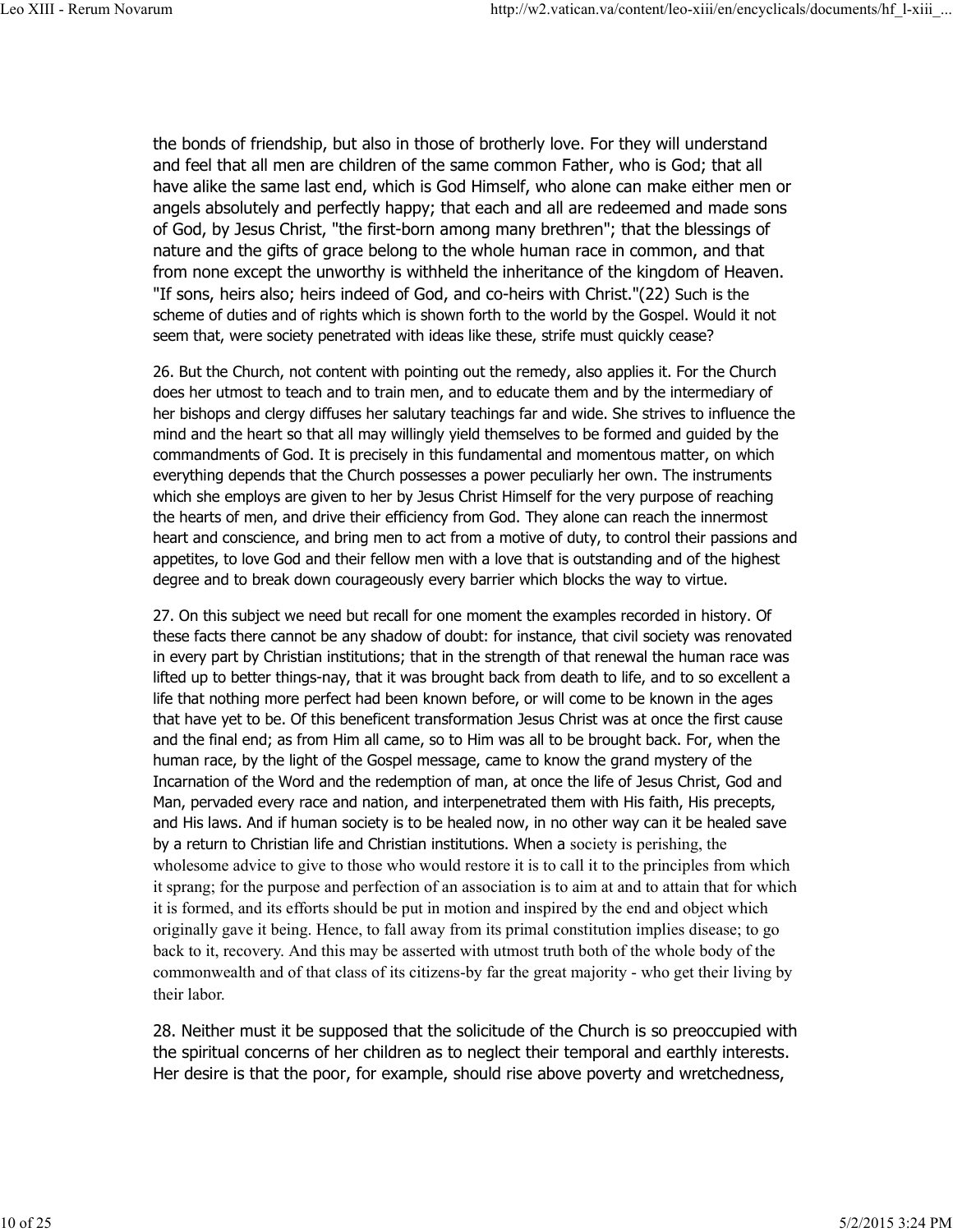and better their condition in life; and for this she makes a strong endeavor. By the fact that she calls men to virtue and forms them to its practice she promotes this in no slight degree. Christian morality, when adequately and completely practiced, leads of itself to temporal prosperity, for it merits the blessing of that God who is the source of all blessings; it powerfully restrains the greed of possession and the thirst for pleasure-twin plagues, which too often make a man who is void of self-restraint miserable in the midst of abundance;(23) it makes men supply for the lack of means through economy, teaching them to be content with frugal living, and further, keeping them out of the reach of those vices which devour not small incomes merely, but large fortunes, and dissipate many a goodly inheritance.

29. The Church, moreover, intervenes directly in behalf of the poor, by setting on foot and maintaining many associations which she knows to be efficient for the relief of poverty. Herein, again, she has always succeeded so well as to have even extorted the praise of her enemies. Such was the ardor of brotherly love among the earliest Christians that numbers of those who were in better circumstances despoiled themselves of their possessions in order to relieve their brethren; whence "neither was there any one needy among them."(24) To the order of deacons, instituted in that very intent, was committed by the Apostles the charge of the daily doles; and the Apostle Paul, though burdened with the solicitude of all the churches, hesitated not to undertake laborious journeys in order to carry the alms of the faithful to the poorer Christians. Tertullian calls these contributions, given voluntarily by Christians in their assemblies, deposits of piety, because, to cite his own words, they were employed "in feeding the needy, in burying them, in support of youths and maidens destitute of means and deprived of their parents, in the care of the aged, and the relief of the shipwrecked."(25)

30. Thus, by degrees, came into existence the patrimony which the Church has guarded with religious care as the inheritance of the poor. Nay, in order to spare them the shame of begging, the Church has provided aid for the needy. The common Mother of rich and poor has aroused everywhere the heroism of charity, and has established congregations of religious and many other useful institutions for help and mercy, so that hardly any kind of suffering could exist which was not afforded relief. At the present day many there are who, like the heathen of old, seek to blame and condemn the Church for such eminent charity. They would substitute in its stead a system of relief organized by the State. But no human expedients will ever make up for the devotedness and self sacrifice of Christian charity. Charity, as a virtue, pertains to the Church; for virtue it is not, unless it be drawn from the Most Sacred Heart of Jesus Christ; and whosoever turns his back on the Church cannot be near to Christ.

31. It cannot, however, be doubted that to attain the purpose we are treating of, not only the Church, but all human agencies, must concur. All who are concerned in the matter should be of one mind and according to their ability act together. It is with this, as with providence that governs the world; the results of causes do not usually take place save where all the causes cooperate. It is sufficient, therefore, to inquire what part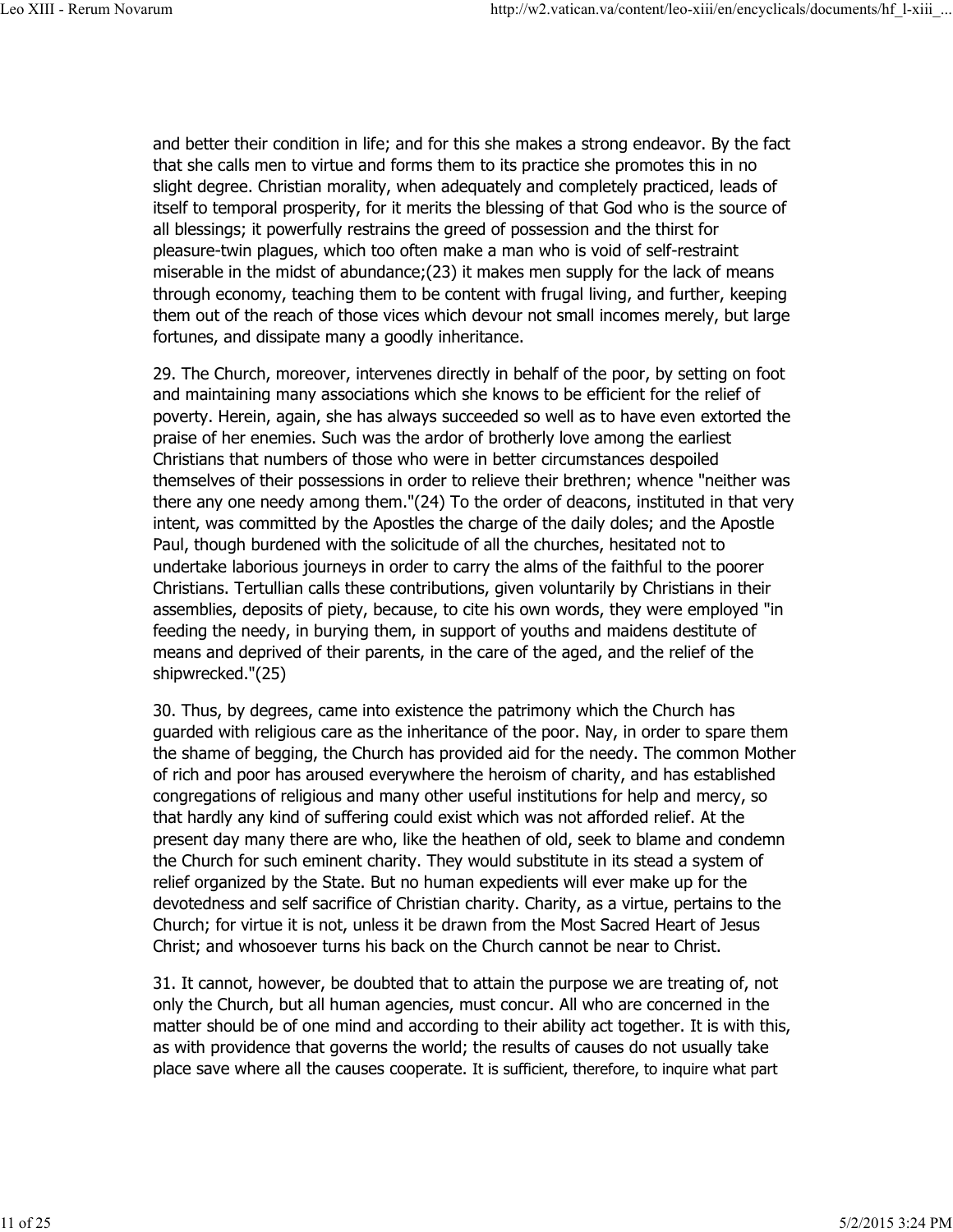the State should play in the work of remedy and relief.

32. By the State we here understand, not the particular form of government prevailing in this or that nation, but the State as rightly apprehended; that is to say, any government conformable in its institutions to right reason and natural law, and to those dictates of the divine wisdom which we have expounded in the encyclical *On the Christian Constitution of the State*.(26) The foremost duty, therefore, of the rulers of the State should be to make sure that the laws and institutions, the general character and administration of the commonwealth, shall be such as of themselves to realize public well-being and private prosperity. This is the proper scope of wise statesmanship and is the work of the rulers. Now a State chiefly prospers and thrives through moral rule, well-regulated family life, respect for religion and justice, the moderation and fair imposing of public taxes, the progress of the arts and of trade, the abundant yield of the land-through everything, in fact, which makes the citizens better and happier. Hereby, then, it lies in the power of a ruler to benefit every class in the State, and amongst the rest to promote to the utmost the interests of the poor; and this in virtue of his office, and without being open to suspicion of undue interference - since it is the province of the commonwealth to serve the common good. And the more that is done for the benefit of the working classes by the general laws of the country, the less need will there be to seek for special means to relieve them.

33. There is another and deeper consideration which must not be lost sight of. As regards the State, the interests of all, whether high or low, are equal. The members of the working classes are citizens by nature and by the same right as the rich; they are real parts, living the life which makes up, through the family, the body of the commonwealth; and it need hardly be said that they are in every city very largely in the majority. It would be irrational to neglect one portion of the citizens and favor another, and therefore the public administration must duly and solicitously provide for the welfare and the comfort of the working classes; otherwise, that law of justice will be violated which ordains that each man shall have his due. To cite the wise words of St. Thomas Aquinas: "As the part and the whole are in a certain sense identical, so that which belongs to the whole in a sense belongs to the part."(27) Among the many and grave duties of rulers who would do their best for the people, the first and chief is to act with strict justice - with that justice which is called *distributive* - toward each and every class alike.

34. But although all citizens, without exception, can and ought to contribute to that common good in which individuals share so advantageously to themselves, yet it should not be supposed that all can contribute in the like way and to the same extent. No matter what changes may occur in forms of government, there will ever be differences and inequalities of condition in the State. Society cannot exist or be conceived of without them. Some there must be who devote themselves to the work of the commonwealth, who make the laws or administer justice, or whose advice and authority govern the nation in times of peace, and defend it in war. Such men clearly occupy the foremost place in the State, and should be held in highest estimation, for their work concerns most nearly and effectively the general interests of the community. Those who labor at a trade or calling do not promote the general welfare in such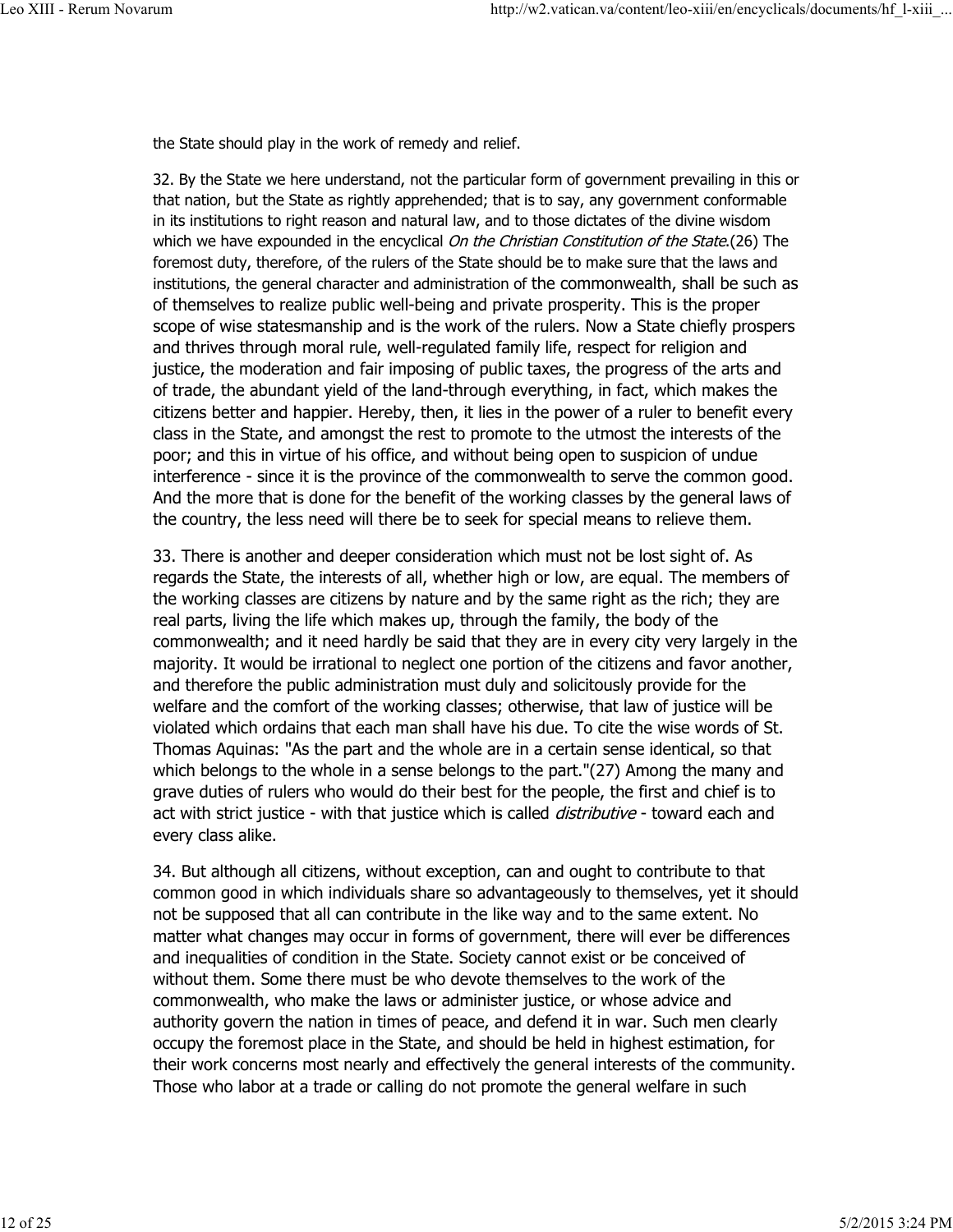measure as this, but they benefit the nation, if less directly, in a most important manner. We have insisted, it is true, that, since the end of society is to make men better, the chief good that society can possess is virtue. Nevertheless, it is the business of a well-constituted body politic to see to the provision of those material and external helps "the use of which is necessary to virtuous action."(28) Now, for the provision of such commodities, the labor of the working class - the exercise of their skill, and the employment of their strength, in the cultivation of the land, and in the workshops of trade - is especially responsible and quite indispensable. Indeed, their co-operation is in this respect so important that it may be truly said that it is only by the labor of working men that States grow rich. Justice, therefore, demands that the interests of the working classes should be carefully watched over by the administration, so that they who contribute so largely to the advantage of the community may themselves share in the benefits which they create-that being housed, clothed, and bodily fit, they may find their life less hard and more endurable. It follows that whatever shall appear to prove conducive to the well-being of those who work should obtain favorable consideration. There is no fear that solicitude of this kind will be harmful to any interest; on the contrary, it will be to the advantage of all, for it cannot but be good for the commonwealth to shield from misery those on whom it so largely depends for the things that it needs.

35. We have said that the State must not absorb the individual or the family; both should be allowed free and untrammelled action so far as is consistent with the common good and the interest of others. Rulers should, nevertheless, anxiously safeguard the community and all its members; the community, because the conservation thereof is so emphatically the business of the supreme power, that the safety of the commonwealth is not only the first law, but it is a government's whole reason of existence; and the members, because both philosophy and the Gospel concur in laying down that the object of the government of the State should be, not the advantage of the ruler, but the benefit of those over whom he is placed. As the power to rule comes from God, and is, as it were, a participation in His, the highest of all sovereignties, it should be exercised as the power of God is exercised - with a fatherly solicitude which not only guides the whole, but reaches also individuals.

36. Whenever the general interest or any particular class suffers, or is threatened with harm, which can in no other way be met or prevented, the public authority must step in to deal with it. Now, it is to the interest of the community, as well as of the individual, that peace and good order should be maintained; that all things should be carried on in accordance with God's laws and those of nature; that the discipline of family life should be observed and that religion should be obeyed; that a high standard of morality should prevail, both in public and private life; that justice should be held sacred and that no one should injure another with impunity; that the members of the commonwealth should grow up to man's estate strong and robust, and capable, if need be, of guarding and defending their country. If by a strike of workers or concerted interruption of work there should be imminent danger of disturbance to the public peace; or if circumstances were such as that among the working class the ties of family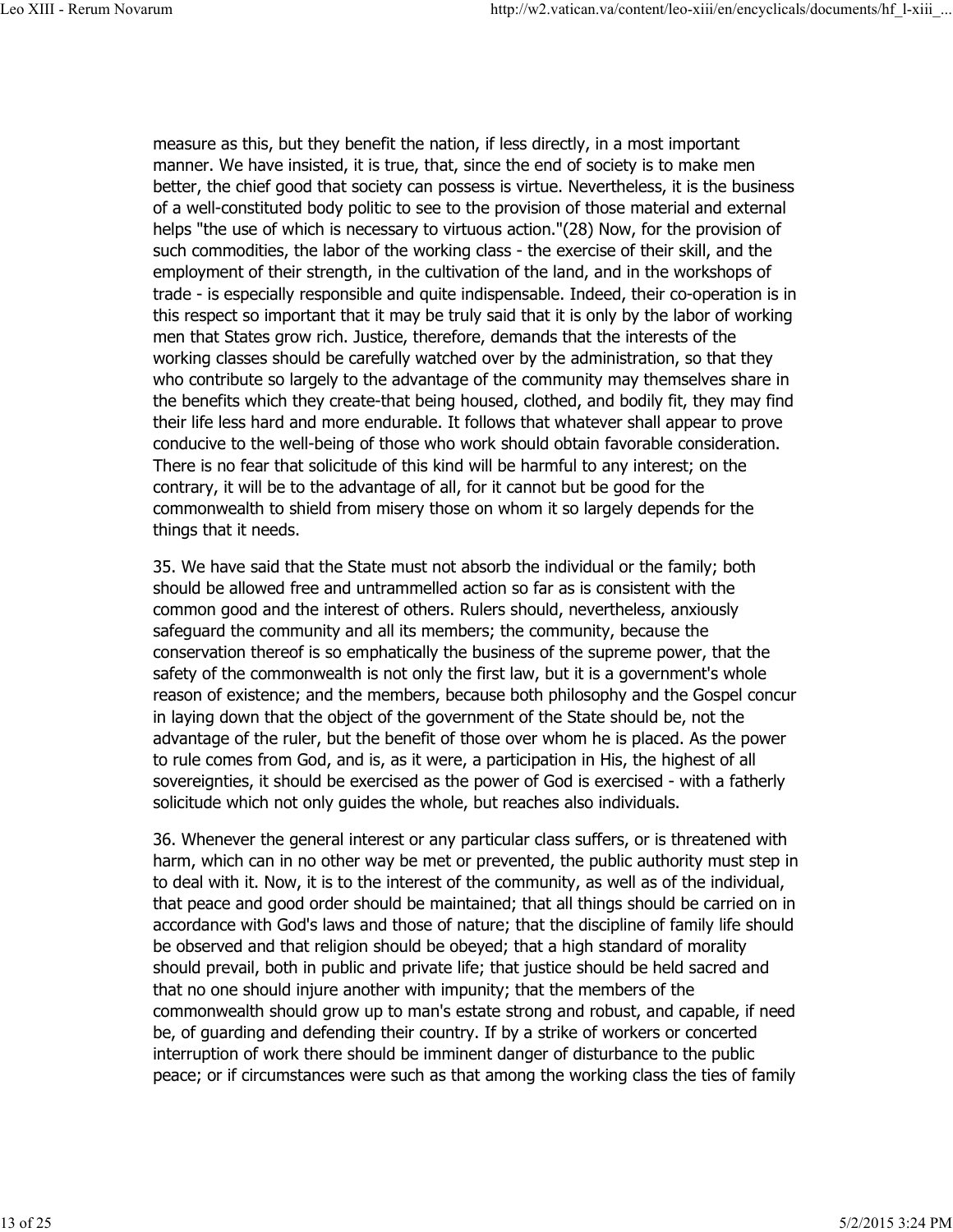life were relaxed; if religion were found to suffer through the workers not having time and opportunity afforded them to practice its duties; if in workshops and factories there were danger to morals through the mixing of the sexes or from other harmful occasions of evil; or if employers laid burdens upon their workmen which were unjust, or degraded them with conditions repugnant to their dignity as human beings; finally, if health were endangered by excessive labor, or by work unsuited to sex or age - in such cases, there can be no question but that, within certain limits, it would be right to invoke the aid and authority of the law. The limits must be determined by the nature of the occasion which calls for the law's interference - the principle being that the law must not undertake more, nor proceed further, than is required for the remedy of the evil or the removal of the mischief.

37. Rights must be religiously respected wherever they exist, and it is the duty of the public authority to prevent and to punish injury, and to protect every one in the possession of his own. Still, when there is question of defending the rights of individuals, the poor and badly off have a claim to especial consideration. The richer class have many ways of shielding themselves, and stand less in need of help from the State; whereas the mass of the poor have no resources of their own to fall back upon, and must chiefly depend upon the assistance of the State. And it is for this reason that wage-earners, since they mostly belong in the mass of the needy, should be specially cared for and protected by the government.

38. Here, however, it is expedient to bring under special notice certain matters of moment. First of all, there is the duty of safeguarding private property by legal enactment and protection. Most of all it is essential, where the passion of greed is so strong, to keep the populace within the line of duty; for, if all may justly strive to better their condition, neither justice nor the common good allows any individual to seize upon that which belongs to another, or, under the futile and shallow pretext of equality, to lay violent hands on other people's possessions. Most true it is that by far the larger part of the workers prefer to better themselves by honest labor rather than by doing any wrong to others. But there are not a few who are imbued with evil principles and eager for revolutionary change, whose main purpose is to stir up disorder and incite their fellows to acts of violence. The authority of the law should intervene to put restraint upon such firebrands, to save the working classes from being led astray by their maneuvers, and to protect lawful owners from spoliation.

39. When work people have recourse to a strike and become voluntarily idle, it is frequently because the hours of labor are too long, or the work too hard, or because they consider their wages insufficient. The grave inconvenience of this not uncommon occurrence should be obviated by public remedial measures; for such paralysing of labor not only affects the masters and their work people alike, but is extremely injurious to trade and to the general interests of the public; moreover, on such occasions, violence and disorder are generally not far distant, and thus it frequently happens that the public peace is imperiled. The laws should forestall and prevent such troubles from arising; they should lend their influence and authority to the removal in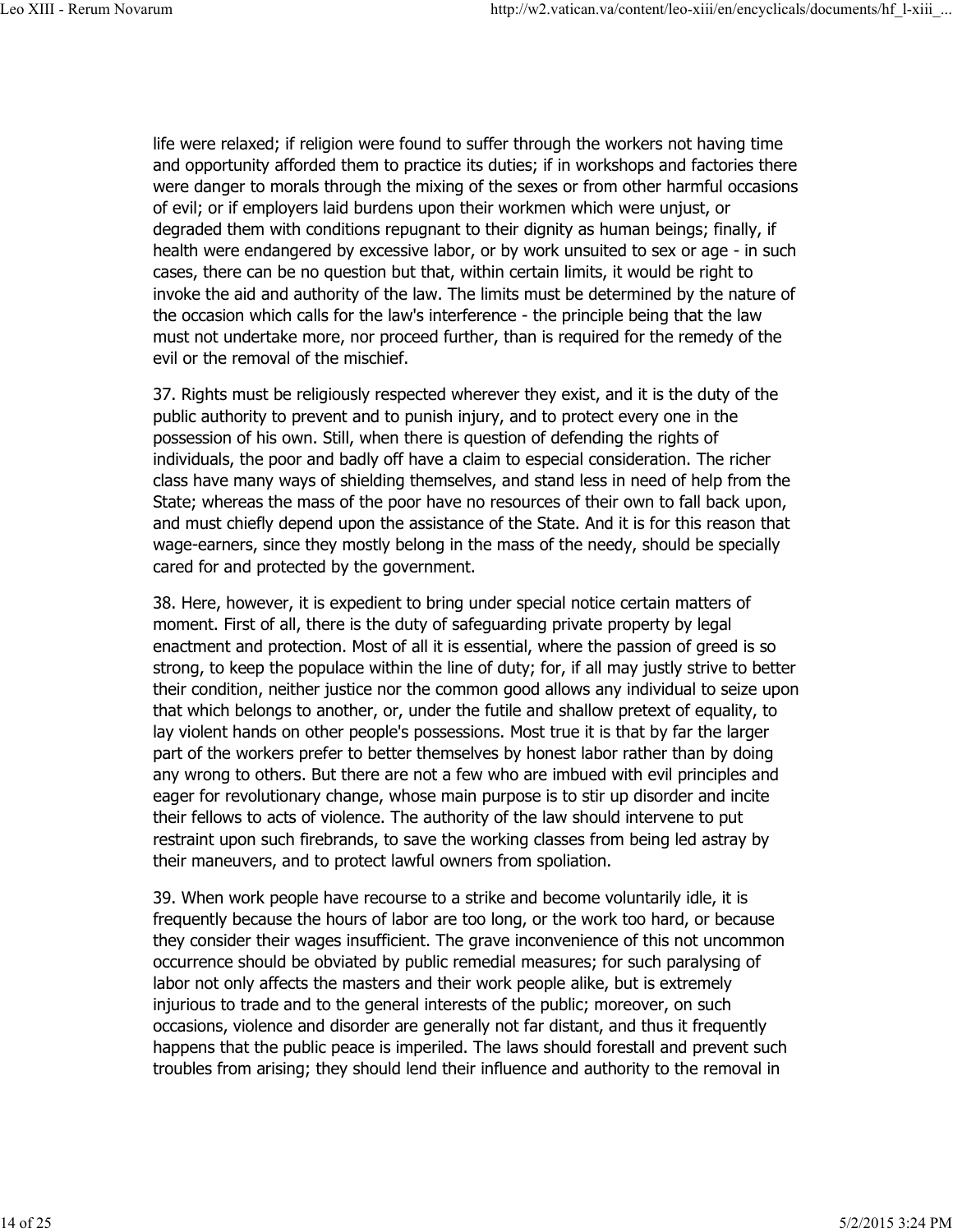good time of the causes which lead to conflicts between employers and employed.

40. The working man, too, has interests in which he should be protected by the State; and first of all, there are the interests of his soul. Life on earth, however good and desirable in itself, is not the final purpose for which man is created; it is only the way and the means to that attainment of truth and that love of goodness in which the full life of the soul consists. It is the soul which is made after the image and likeness of God; it is in the soul that the sovereignty resides in virtue whereof man is commanded to rule the creatures below him and to use all the earth and the ocean for his profit and advantage. "Fill the earth and subdue it; and rule over the fishes of the sea, and the fowls of the air, and all living creatures that move upon the earth."(29) In this respect all men are equal; there is here no difference between rich and poor, master and servant, ruler and ruled, "for the same is Lord over all."(30) No man may with impunity outrage that human dignity which God Himself treats with great reverence, nor stand in the way of that higher life which is the preparation of the eternal life of heaven. Nay, more; no man has in this matter power over himself. To consent to any treatment which is calculated to defeat the end and purpose of his being is beyond his right; he cannot give up his soul to servitude, for it is not man's own rights which are here in question, but the rights of God, the most sacred and inviolable of rights.

41. From this follows the obligation of the cessation from work and labor on Sundays and certain holy days. The rest from labor is not to be understood as mere giving way to idleness; much less must it be an occasion for spending money and for vicious indulgence, as many would have it to be; but it should be rest from labor, hallowed by religion. Rest (combined with religious observances) disposes man to forget for a while the business of his everyday life, to turn his thoughts to things heavenly, and to the worship which he so strictly owes to the eternal Godhead. It is this, above all, which is the reason arid motive of Sunday rest; a rest sanctioned by God's great law of the Ancient Covenant-"Remember thou keep holy the Sabbath day,"(31) and taught to the world by His own mysterious "rest" after the creation of man: "He rested on the seventh day from all His work which He had done."(32)

42. If we turn not to things external and material, the first thing of all to secure is to save unfortunate working people from the cruelty of men of greed, who use human beings as mere instruments for money-making. It is neither just nor human so to grind men down with excessive labor as to stupefy their minds and wear out their bodies. Man's powers, like his general nature, are limited, and beyond these limits he cannot go. His strength is developed and increased by use and exercise, but only on condition of due intermission and proper rest. Daily labor, therefore, should be so regulated as not to be protracted over longer hours than strength admits. How many and how long the intervals of rest should be must depend on the nature of the work, on circumstances of time and place, and on the health and strength of the workman. Those who work in mines and quarries, and extract coal, stone and metals from the bowels of the earth, should have shorter hours in proportion as their labor is more severe and trying to health. Then, again, the season of the year should be taken into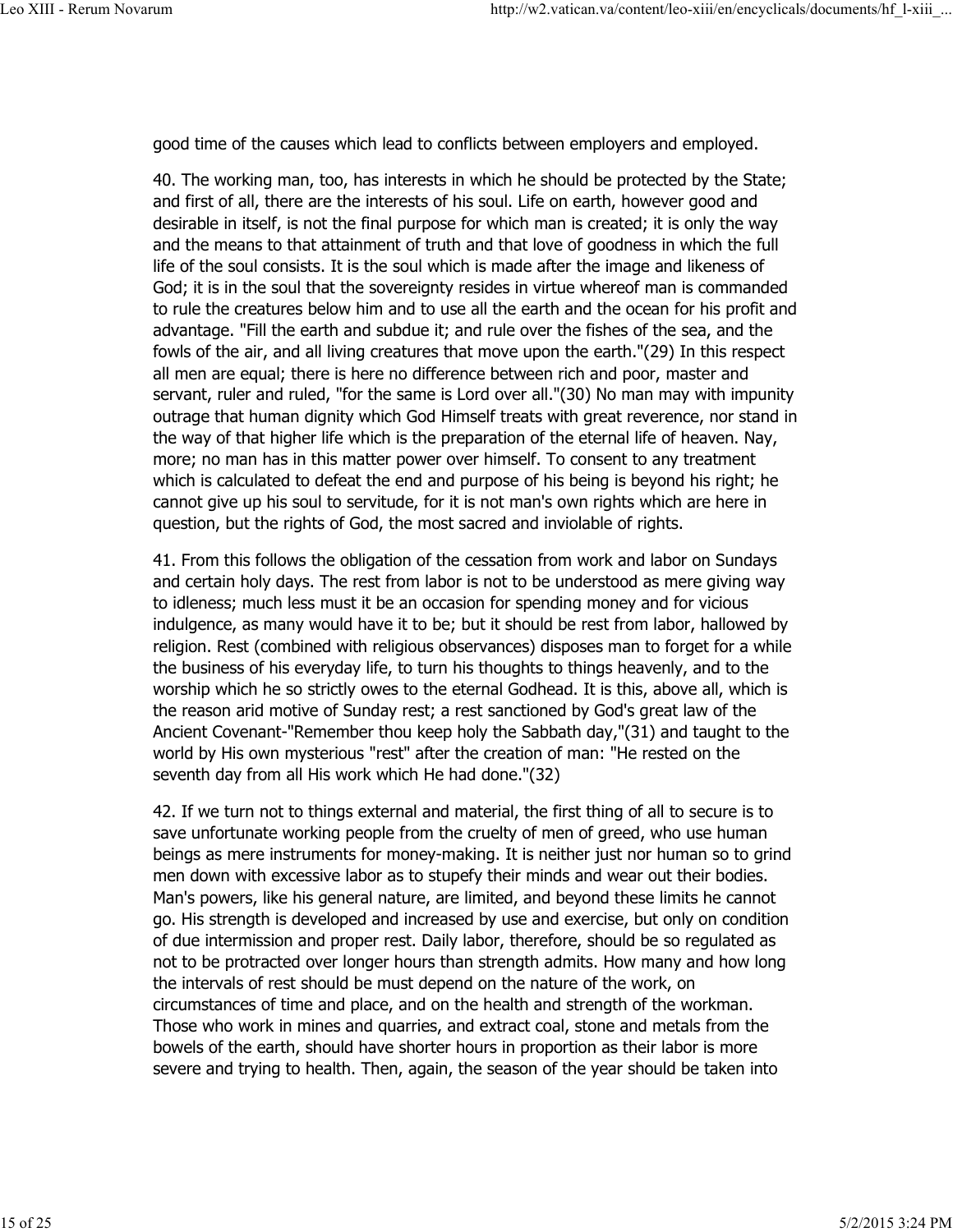account; for not unfrequently a kind of labor is easy at one time which at another is intolerable or exceedingly difficult. Finally, work which is quite suitable for a strong man cannot rightly be required from a woman or a child. And, in regard to children, great care should be taken not to place them in workshops and factories until their bodies and minds are sufficiently developed. For, just as very rough weather destroys the buds of spring, so does too early an experience of life's hard toil blight the young promise of a child's faculties, and render any true education impossible. Women, again, are not suited for certain occupations; a woman is by nature fitted for home-work, and it is that which is best adapted at once to preserve her modesty and to promote the good bringing up of children and the well-being of the family. As a general principle it may be laid down that a workman ought to have leisure and rest proportionate to the wear and tear of his strength, for waste of strength must be repaired by cessation from hard work.

In all agreements between masters and work people there is always the condition expressed or understood that there should be allowed proper rest for soul and body. To agree in any other sense would be against what is right and just; for it can never be just or right to require on the one side, or to promise on the other, the giving up of those duties which a man owes to his God and to himself.

43. We now approach a subject of great importance, and one in respect of which, if extremes are to be avoided, right notions are absolutely necessary. Wages, as we are told, are regulated by free consent, and therefore the employer, when he pays what was agreed upon, has done his part and seemingly is not called upon to do anything beyond. The only way, it is said, in which injustice might occur would be if the master refused to pay the whole of the wages, or if the workman should not complete the work undertaken; in such cases the public authority should intervene, to see that each obtains his due, but not under any other circumstances.

44. To this kind of argument a fair-minded man will not easily or entirely assent; it is not complete, for there are important considerations which it leaves out of account altogether. To labor is to exert oneself for the sake of procuring what is necessary for the various purposes of life, and chief of all for self preservation. "In the sweat of thy face thou shalt eat bread."(33) Hence, a man's labor necessarily bears two notes or characters. First of all, it is personal, inasmuch as the force which acts is bound up with the personality and is the exclusive property of him who acts, and, further, was given to him for his advantage. Secondly, man's labor is *necessary;* for without the result of labor a man cannot live, and self-preservation is a law of nature, which it is wrong to disobey. Now, were we to consider labor merely in so far as it is personal, doubtless it would be within the workman's right to accept any rate of wages whatsoever; for in the same way as he is free to work or not, so is he free to accept a small wage or even none at all. But our conclusion must be very different if, together with the personal element in a man's work, we consider the fact that work is also necessary for him to live: these two aspects of his work are separable in thought, but not in reality. The preservation of life is the bounden duty of one and all, and to be wanting therein is a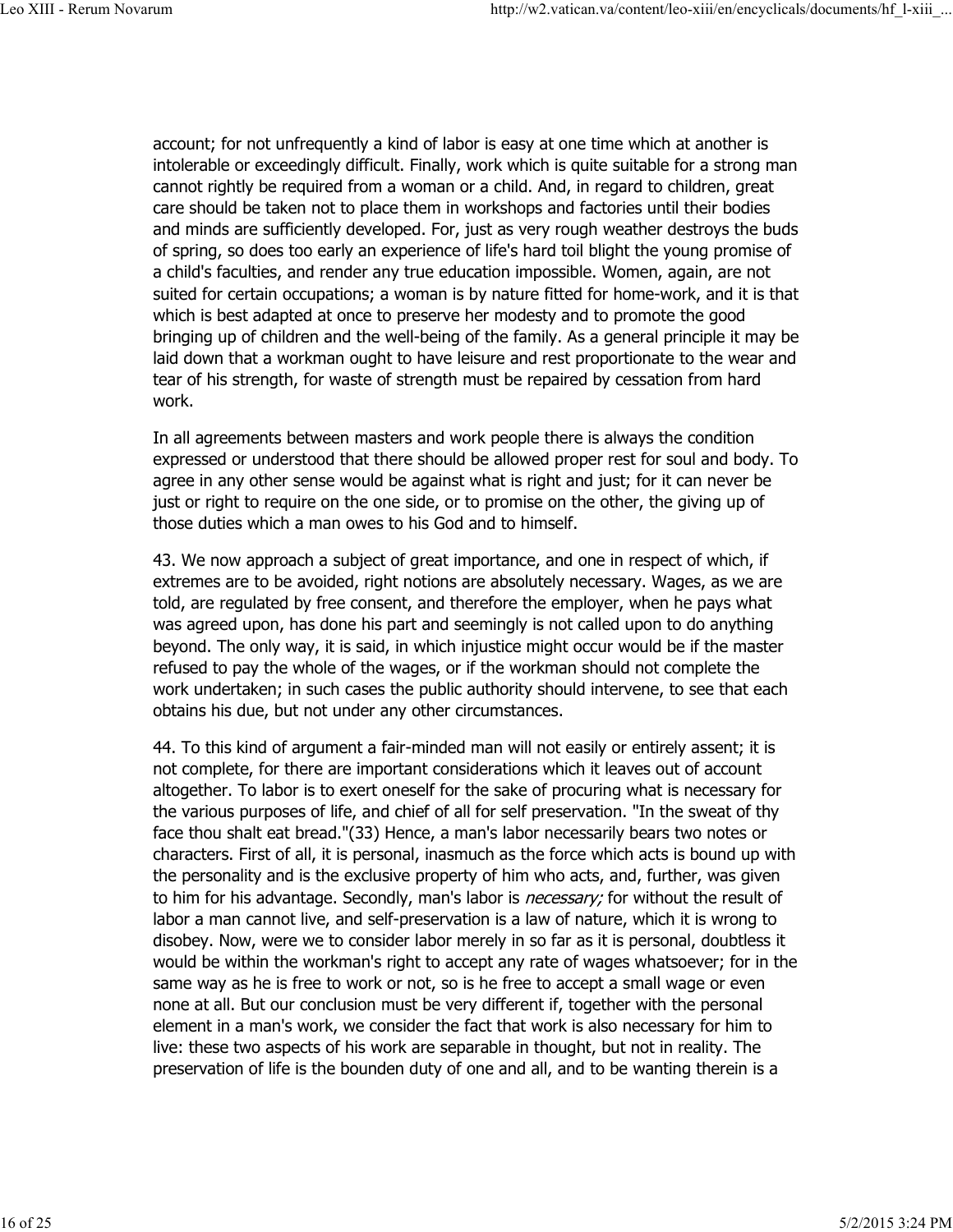crime. It necessarily follows that each one has a natural right to procure what is required in order to live, and the poor can procure that in no other way than by what they can earn through their work.

45. Let the working man and the employer make free agreements, and in particular let them agree freely as to the wages; nevertheless, there underlies a dictate of natural justice more imperious and ancient than any bargain between man and man, namely, that wages ought not to be insufficient to support a frugal and well-behaved wage-earner. If through necessity or fear of a worse evil the workman accept harder conditions because an employer or contractor will afford him no better, he is made the victim of force and injustice. In these and similar questions, however - such as, for example, the hours of labor in different trades, the sanitary precautions to be observed in factories and workshops, etc. - in order to supersede undue interference on the part of the State, especially as circumstances, times, and localities differ so widely, it is advisable that recourse be had to societies or boards such as We shall mention presently, or to some other mode of safeguarding the interests of the wage-earners; the State being appealed to, should circumstances require, for its sanction and protection.

46. If a workman's wages be sufficient to enable him comfortably to support himself, his wife, and his children, he will find it easy, if he be a sensible man, to practice thrift, and he will not fail, by cutting down expenses, to put by some little savings and thus secure a modest source of income. Nature itself would urge him to this. We have seen that this great labor question cannot be solved save by assuming as a principle that private ownership must be held sacred and inviolable. The law, therefore, should favor ownership, and its policy should be to induce as many as possible of the people to become owners.

47. Many excellent results will follow from this; and, first of all, property will certainly become more equitably divided. For, the result of civil change and revolution has been to divide cities into two classes separated by a wide chasm. On the one side there is the party which holds power because it holds wealth; which has in its grasp the whole of labor and trade; which manipulates for its own benefit and its own purposes all the sources of supply, and which is not without influence even in the administration of the commonwealth. On the other side there is the needy and powerless multitude, sick and sore in spirit and ever ready for disturbance. If working people can be encouraged to look forward to obtaining a share in the land, the consequence will be that the gulf between vast wealth and sheer poverty will be bridged over, and the respective classes will be brought nearer to one another. A further consequence will result in the great abundance of the fruits of the earth. Men always work harder and more readily when they work on that which belongs to them; nay, they learn to love the very soil that yields in response to the labor of their hands, not only food to eat, but an abundance of good things for themselves and those that are dear to them. That such a spirit of willing labor would add to the produce of the earth and to the wealth of the community is self evident. And a third advantage would spring from this: men would cling to the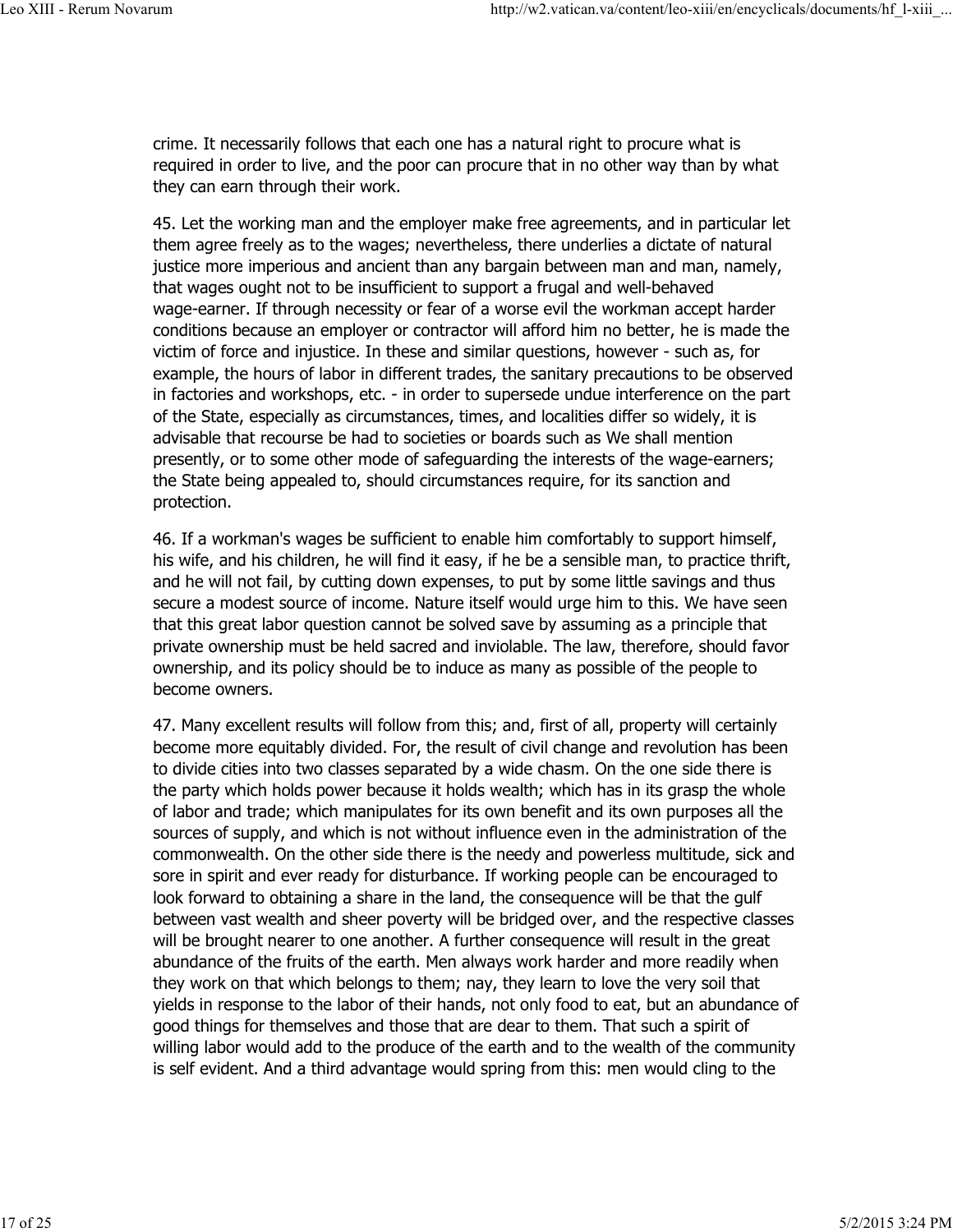country in which they were born, for no one would exchange his country for a foreign land if his own afforded him the means of living a decent and happy life. These three important benefits, however, can be reckoned on only provided that a man's means be not drained and exhausted by excessive taxation. The right to possess private property is derived from nature, not from man; and the State has the right to control its use in the interests of the public good alone, but by no means to absorb it altogether. The State would therefore be unjust and cruel if under the name of taxation it were to deprive the private owner of more than is fair.

48. In the last place, employers and workmen may of themselves effect much, in the matter We are treating, by means of such associations and organizations as afford opportune aid to those who are in distress, and which draw the two classes more closely together. Among these may be enumerated societies for mutual help; various benevolent foundations established by private persons to provide for the workman, and for his widow or his orphans, in case of sudden calamity, in sickness, and in the event of death; and institutions for the welfare of boys and girls, young people, and those more advanced in years.

49. The most important of all are workingmen's unions, for these virtually include all the rest. History attests what excellent results were brought about by the artificers' guilds of olden times. They were the means of affording not only many advantages to the workmen, but in no small degree of promoting the advancement of art, as numerous monuments remain to bear witness. Such unions should be suited to the requirements of this our age - an age of wider education, of different habits, and of far more numerous requirements in daily life. It is gratifying to know that there are actually in existence not a few associations of this nature, consisting either of workmen alone, or of workmen and employers together, but it were greatly to be desired that they should become more numerous and more efficient. We have spoken of them more than once, yet it will be well to explain here how notably they are needed, to show that they exist of their own right, and what should be their organization and their mode of action.

50. The consciousness of his own weakness urges man to call in aid from without. We read in the pages of holy Writ: "It is better that two should be together than one; for they have the advantage of their society. If one fall he shall be supported by the other. Woe to him that is alone, for when he falleth he hath none to lift him up."(34) And further: "A brother that is helped by his brother is like a strong city."(35) It is this natural impulse which binds men together in civil society; and it is likewise this which leads them to join together in associations which are, it is true, lesser and not independent societies, but, nevertheless, real societies.

51. These lesser societies and the larger society differ in many respects, because their immediate purpose and aim are different. Civil society exists for the common good, and hence is concerned with the interests of all in general, albeit with individual interests also in their due place and degree. It is therefore called a public society, because by its agency, as St. Thomas of Aquinas says, "Men establish relations in common with one another in the setting up of a commonwealth."(36) But societies which are formed in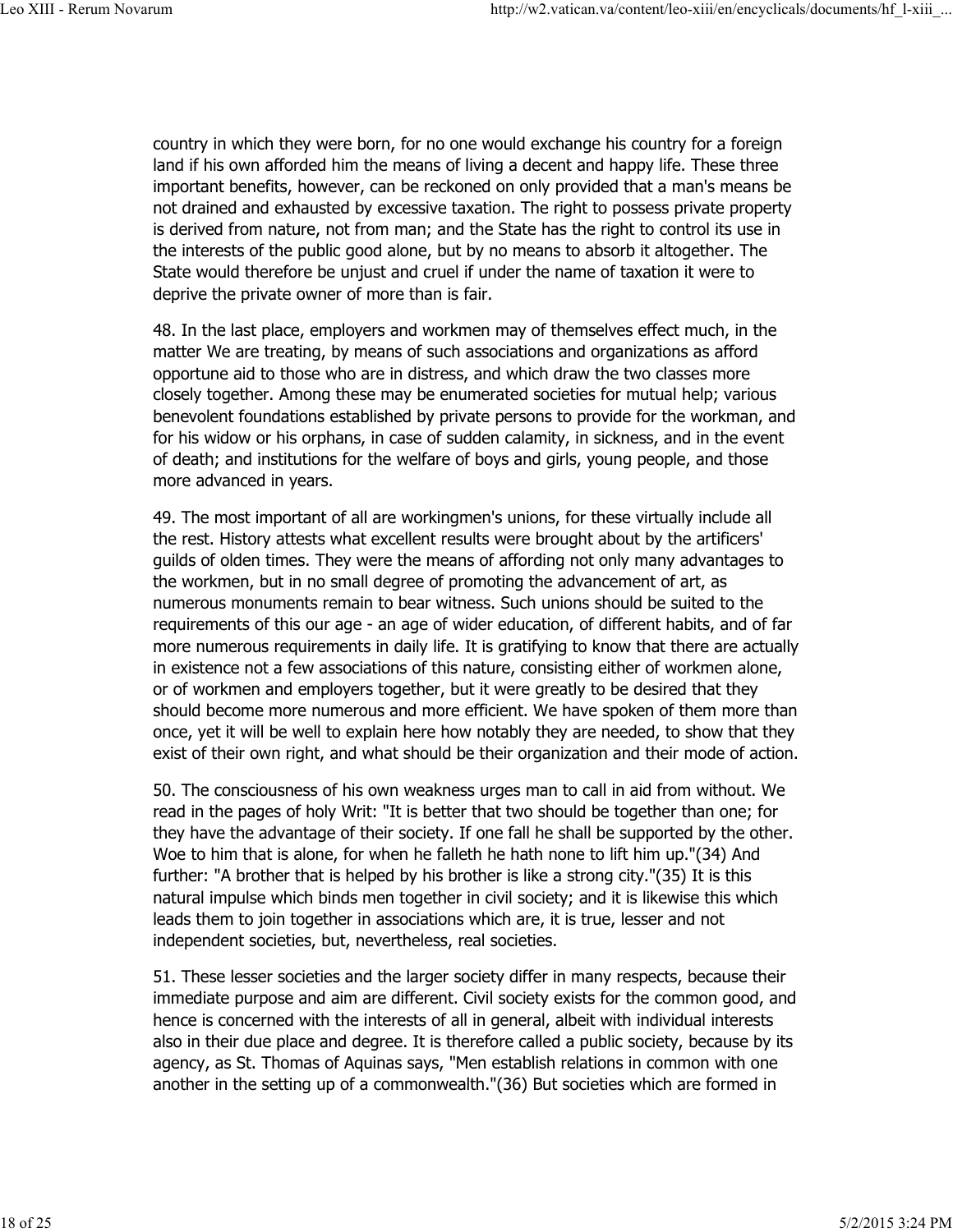the bosom of the commonwealth are styled *private*, and rightly so, since their immediate purpose is the private advantage of the associates. "Now, a private society," says St. Thomas again, "is one which is formed for the purpose of carrying out private objects; as when two or three enter into partnership with the view of trading in common."(37) Private societies, then, although they exist within the body politic, and are severally part of the commonwealth, cannot nevertheless be absolutely, and as such, prohibited by public authority. For, to enter into a "society" of this kind is the natural right of man; and the State has for its office to protect natural rights, not to destroy them; and, if it forbid its citizens to form associations, it contradicts the very principle of its own existence, for both they and it exist in virtue of the like principle, namely, the natural tendency of man to dwell in society.

52. There are occasions, doubtless, when it is fitting that the law should intervene to prevent certain associations, as when men join together for purposes which are evidently bad, unlawful, or dangerous to the State. In such cases, public authority may justly forbid the formation of such associations, and may dissolve them if they already exist. But every precaution should be taken not to violate the rights of individuals and not to impose unreasonable regulations under pretense of public benefit. For laws only bind when they are in accordance with right reason, and, hence, with the eternal law of God.(38)

53. And here we are reminded of the confraternities, societies, and religious orders which have arisen by the Church's authority and the piety of Christian men. The annals of every nation down to our own days bear witness to what they have accomplished for the human race. It is indisputable that on grounds of reason alone such associations, being perfectly blameless in their objects, possess the sanction of the law of nature. In their religious aspect they claim rightly to be responsible to the Church alone. The rulers of the State accordingly have no rights over them, nor can they claim any share in their control; on the contrary, it is the duty of the State to respect and cherish them, and, if need be, to defend them from attack. It is notorious that a very different course has been followed, more especially in our own times. In many places the State authorities have laid violent hands on these communities, and committed manifold injustice against them; it has placed them under control of the civil law, taken away their rights as corporate bodies, and despoiled them of their property, in such property the Church had her rights, each member of the body had his or her rights, and there were also the rights of those who had founded or endowed these communities for a definite purpose, and, furthermore, of those for whose benefit and assistance they had their being. Therefore We cannot refrain from complaining of such spoliation as unjust and fraught with evil results; and with all the more reason do We complain because, at the very time when the law proclaims that association is free to all, We see that Catholic societies, however peaceful and useful, are hampered in every way, whereas the utmost liberty is conceded to individuals whose purposes are at once hurtful to religion and dangerous to the commonwealth.

54. Associations of every kind, and especially those of working men, are now far more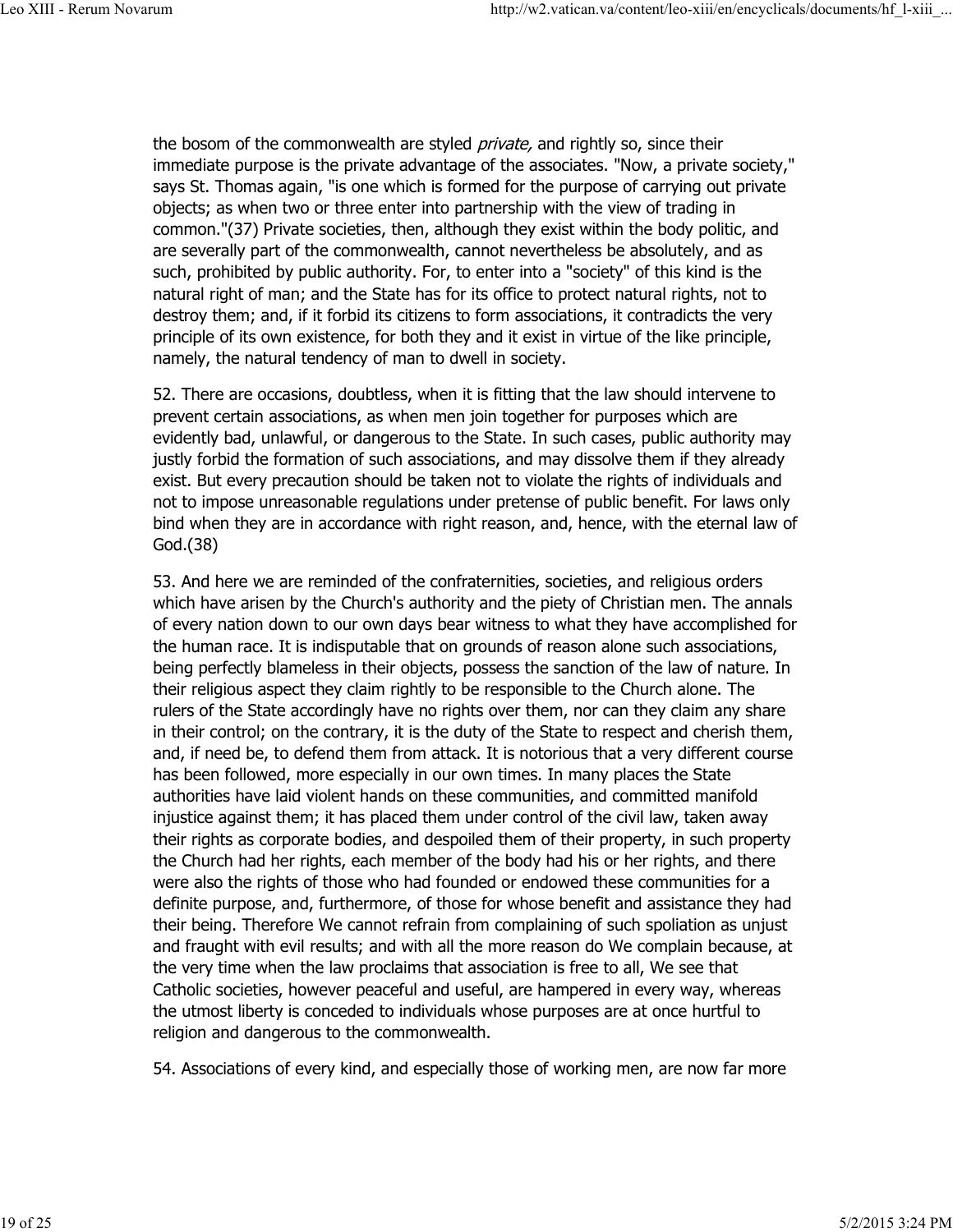common than heretofore. As regards many of these there is no need at present to inquire whence they spring, what are their objects, or what the means they imply. Now, there is a good deal of evidence in favor of the opinion that many of these societies are in the hands of secret leaders, and are managed on principles ill according with Christianity and the public well-being; and that they do their utmost to get within their grasp the whole field of labor, and force working men either to join them or to starve. Under these circumstances Christian working men must do one of two things: either join associations in which their religion will be exposed to peril, or form associations among themselves and unite their forces so as to shake off courageously the yoke of so unrighteous and intolerable an oppression. No one who does not wish to expose man's chief good to extreme risk will for a moment hesitate to say that the second alternative should by all means be adopted.

55. Those Catholics are worthy of all praise-and they are not a few-who, understanding what the times require, have striven, by various undertakings and endeavors, to better the condition of the working class by rightful means. They have taken up the cause of the working man, and have spared no efforts to better the condition both of families and individuals; to infuse a spirit of equity into the mutual relations of employers and employed; to keep before the eyes of both classes the precepts of duty and the laws of the Gospel - that Gospel which, by inculcating self restraint, keeps men within the bounds of moderation, and tends to establish harmony among the divergent interests and the various classes which compose the body politic. It is with such ends in view that we see men of eminence, meeting together for discussion, for the promotion of concerted action, and for practical work. Others, again, strive to unite working men of various grades into associations, help them with their advice and means, and enable them to obtain fitting and profitable employment. The bishops, on their part, bestow their ready good will and support; and with their approval and guidance many members of the clergy, both secular and regular, labor assiduously in behalf of the spiritual interest of the members of such associations. And there are not wanting Catholics blessed with affluence, who have, as it were, cast in their lot with the wage-earners, and who have spent large sums in founding and widely spreading benefit and insurance societies, by means of which the working man may without difficulty acquire through his labor not only many present advantages, but also the certainty of honorable support in days to come. How greatly such manifold and earnest activity has benefited the community at large is too well known to require Us to dwell upon it. We find therein grounds for most cheering hope in the future, provided always that the associations We have described continue to grow and spread, and are well and wisely administered. The State should watch over these societies of citizens banded together in accordance with their rights, but it should not thrust itself into their peculiar concerns and their organization, for things move and live by the spirit inspiring them, and may be killed by the rough grasp of a hand from without.

56. In order that an association may be carried on with unity of purpose and harmony of action, its administration and government should be firm and wise. All such societies, being free to exist, have the further right to adopt such rules and organization as may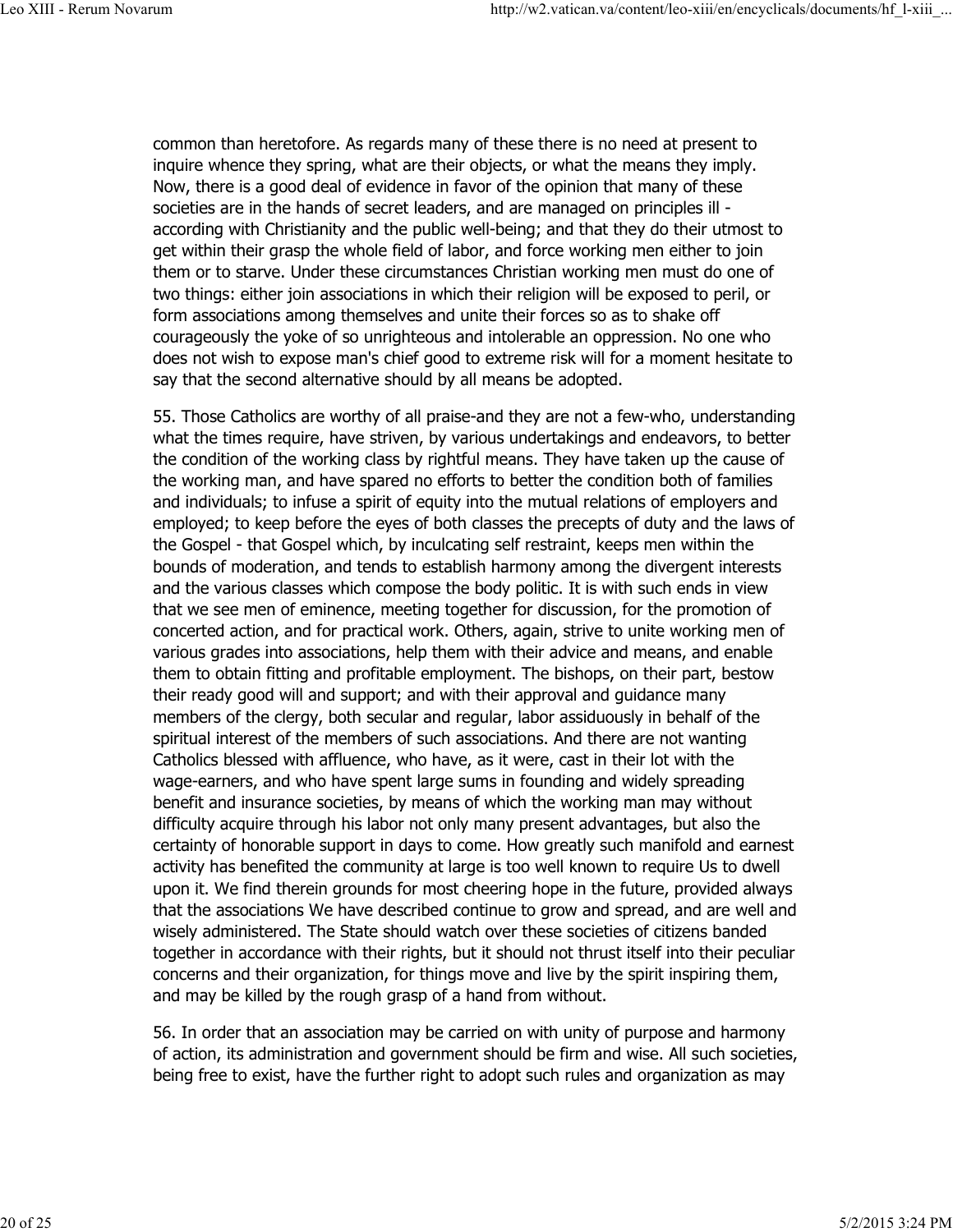best conduce to the attainment of their respective objects. We do not judge it possible to enter into minute particulars touching the subject of organization; this must depend on national character, on practice and experience, on the nature and aim of the work to be done, on the scope of the various trades and employments, and on other circumstances of fact and of time - all of which should be carefully considered.

57. To sum up, then, We may lay it down as a general and lasting law that working men's associations should be so organized and governed as to furnish the best and most suitable means for attaining what is aimed at, that is to say, for helping each individual member to better his condition to the utmost in body, soul, and property. It is clear that they must pay special and chief attention to the duties of religion and morality, and that social betterment should have this chiefly in view; otherwise they would lose wholly their special character, and end by becoming little better than those societies which take no account whatever of religion. What advantage can it be to a working man to obtain by means of a society material well-being, if he endangers his soul for lack of spiritual food? "What doth it profit a man, if he gain the whole world and suffer the loss of his soul?"(39)This, as our Lord teaches, is the mark or character that distinguishes the Christian from the heathen. "After all these things do the heathen seek . . . Seek ye first the Kingdom of God and His justice: and all these things shall be added unto you."(40)Let our associations, then, look first and before all things to God; let religious instruction have therein the foremost place, each one being carefully taught what is his duty to God, what he has to believe, what to hope for, and how he is to work out his salvation; and let all be warned and strengthened with special care against wrong principles and false teaching. Let the working man be urged and led to the worship of God, to the earnest practice of religion, and, among other things, to the keeping holy of Sundays and holy days. Let him learn to reverence and love holy Church, the common Mother of us all; and hence to obey the precepts of the Church, and to frequent the sacraments, since they are the means ordained by God for obtaining forgiveness of sin and fox leading a holy life.

58. The foundations of the organization being thus laid in religion, We next proceed to make clear the relations of the members one to another, in order that they may live together in concord and go forward prosperously and with good results. The offices and charges of the society should be apportioned for the good of the society itself, and in such mode that difference in degree or standing should not interfere with unanimity and good-will. It is most important that office bearers be appointed with due prudence and discretion, and each one's charge carefully mapped out, in order that no members may suffer harm. The common funds must be administered with strict honesty, in such a way that a member may receive assistance in proportion to his necessities. The rights and duties of the employers, as compared with the rights and duties of the employed, ought to be the subject of careful consideration. Should it happen that either a master or a workman believes himself injured, nothing would be more desirable than that a committee should be appointed, composed of reliable and capable members of the association, whose duty would be, conformably with the rules of the association, to settle the dispute. Among the several purposes of a society, one should be to try to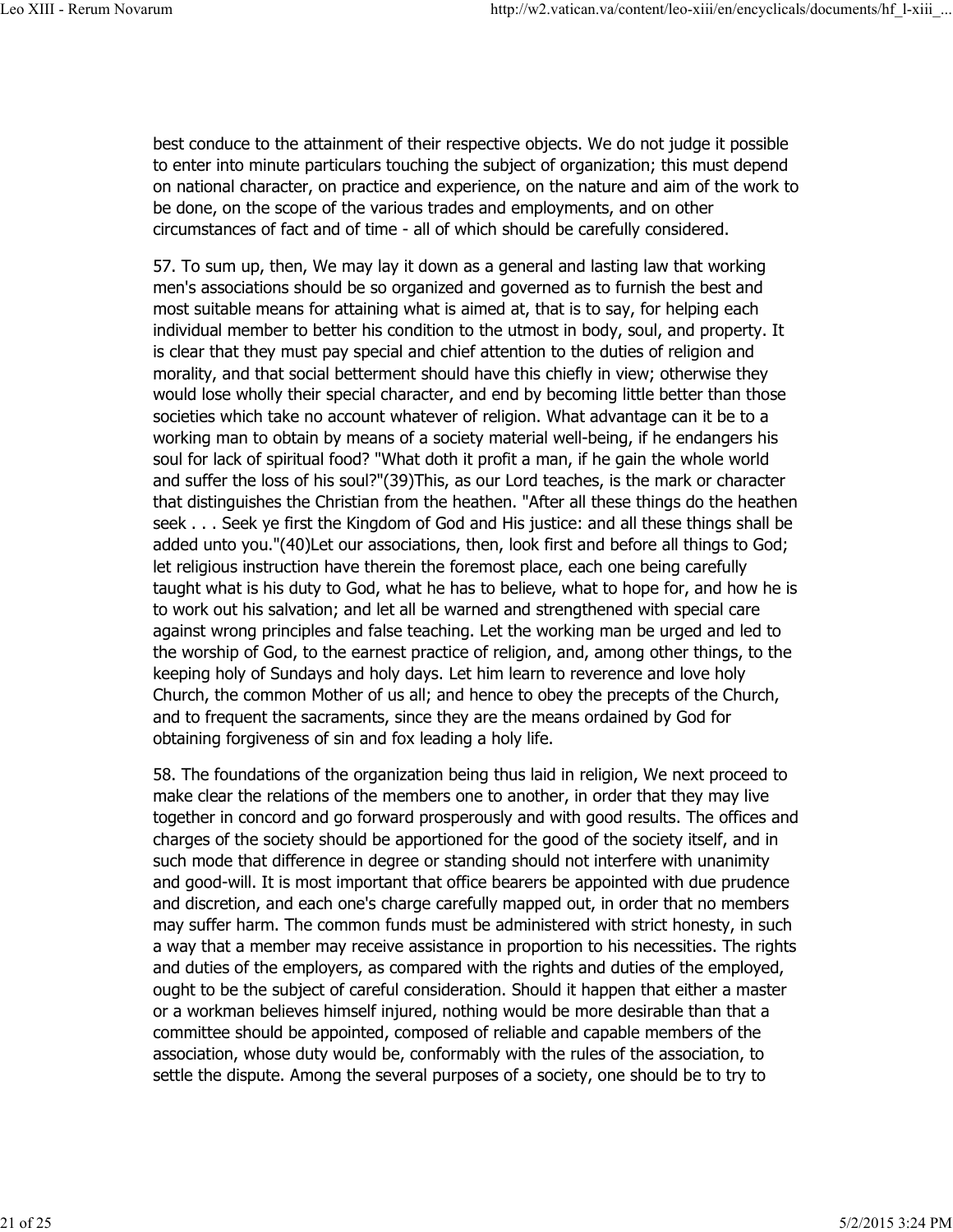arrange for a continuous supply of work at all times and seasons; as well as to create a fund out of which the members may be effectually helped in their needs, not only in the cases of accident, but also in sickness, old age, and distress.

59. Such rules and regulations, if willingly obeyed by all, will sufficiently ensure the well being of the less well-to-do; whilst such mutual associations among Catholics are certain to be productive in no small degree of prosperity to the State. Is it not rash to conjecture the future from the past. Age gives way to age, but the events of one century are wonderfully like those of another, for they are directed by the providence of God, who overrules the course of history in accordance with His purposes in creating the race of man. We are told that it was cast as a reproach on the Christians in the early ages of the Church that the greater number among them had to live by begging or by labor. Yet, destitute though they were of wealth and influence, they ended by winning over to their side the favor of the rich and the good-will of the powerful. They showed themselves industrious, hard-working, assiduous, and peaceful, ruled by justice, and, above all, bound together in brotherly love. In presence of such mode of life and such example, prejudice gave way, the tongue of malevolence was silenced, and the lying legends of ancient superstition little by little yielded to Christian truth.

60. At the time being, the condition of the working classes is the pressing question of the hour, and nothing can be of higher interest to all classes of the State than that it should be rightly and reasonably settled. But it will be easy for Christian working men to solve it aright if they will form associations, choose wise guides, and follow on the path which with so much advantage to themselves and the common weal was trodden by their fathers before them. Prejudice, it is true, is mighty, and so is the greed of money; but if the sense of what is just and rightful be not deliberately stifled, their fellow citizens are sure to be won over to a kindly feeling towards men whom they see to be in earnest as regards their work and who prefer so unmistakably right dealing to mere lucre, and the sacredness of duty to every other consideration.

61. And further great advantage would result from the state of things We are describing; there would exist so much more ground for hope, and likelihood, even, of recalling to a sense of their duty those working men who have either given up their faith altogether, or whose lives are at variance with its precepts. Such men feel in most cases that they have been fooled by empty promises and deceived by false pretexts. They cannot but perceive that their grasping employers too often treat them with great inhumanity and hardly care for them outside the profit their labor brings; and if they belong to any union, it is probably one in which there exists, instead of charity and love, that intestine strife which ever accompanies poverty when unresigned and unsustained by religion. Broken in spirit and worn down in body, how many of them would gladly free themselves from such galling bondage! But human respect, or the dread of starvation, makes them tremble to take the step. To such as these Catholic associations are of incalculable service, by helping them out of their difficulties, inviting them to companionship and receiving the returning wanderers to a haven where they may securely find repose.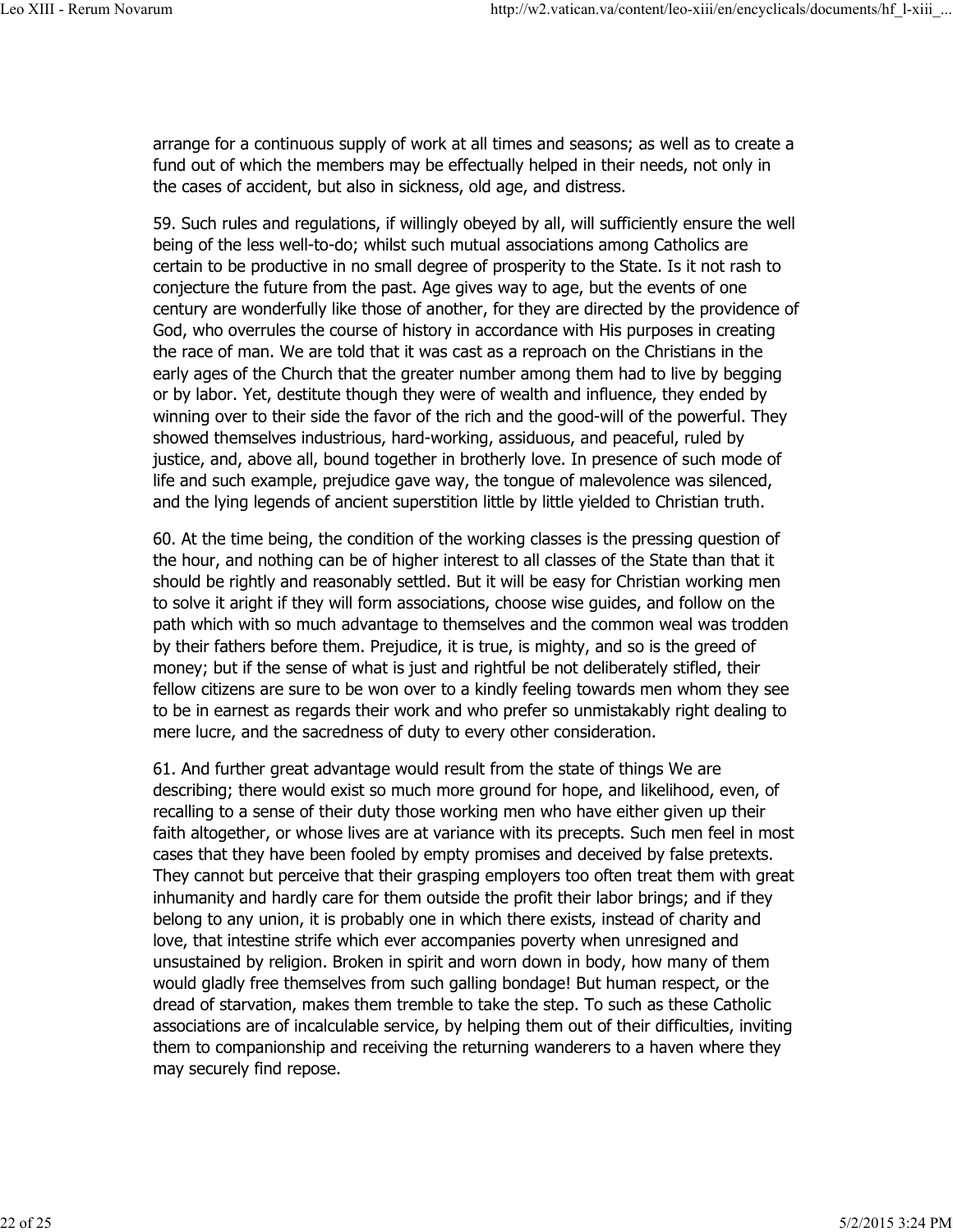62. We have now laid before you, venerable brethren, both who are the persons and what are the means whereby this most arduous question must be solved. Every one should put his hand to the work which falls to his share, and that at once and straightway, lest the evil which is already so great become through delay absolutely beyond remedy. Those who rule the commonwealths should avail themselves of the laws and institutions of the country; masters and wealthy owners must be mindful of their duty; the working class, whose interests are at stake, should make every lawful and proper effort; and since religion alone, as We said at the beginning, can avail to destroy the evil at its root, all men should rest persuaded that main thing needful is to re-establish Christian morals, apart from which all the plans and devices of the wisest will prove of little avail.

63. In regard to the Church, her cooperation will never be found lacking, be the time or the occasion what it may; and she will intervene with all the greater effect in proportion as her liberty of action is the more unfettered. Let this be carefully taken to heart by those whose office it is to safeguard the public welfare. Every minister of holy religion must bring to the struggle the full energy of his mind and all his power of endurance. Moved by your authority, venerable brethren, and quickened by your example, they should never cease to urge upon men of every class, upon the high-placed as well as the lowly, the Gospel doctrines of Christian life; by every means in their power they must strive to secure the good of the people; and above all must earnestly cherish in themselves, and try to arouse in others, charity, the mistress and the queen of virtues. For, the happy results we all long for must be chiefly brought about by the plenteous outpouring of charity; of that true Christian charity which is the fulfilling of the whole Gospel law, which is always ready to sacrifice itself for others' sake, and is man's surest antidote against worldly pride and immoderate love of self; that charity whose office is described and whose Godlike features are outlined by the Apostle St. Paul in these words: "Charity is patient, is kind, . . . seeketh not her own, . . . suffereth all things, . . . endureth all things."(41)

64. On each of you, venerable brethren, and on your clergy and people, as an earnest of God's mercy and a mark of Our affection, we lovingly in the Lord bestow the apostolic benediction.

Given at St. Peter's in Rome, the fifteenth day of May, 1891, the fourteenth year of Our pontificate.

## **LEO XIII**

REFERENCES:

1). The title sometimes given to this encyclical, On the Condiction of the Working Classes, is therefore perfectly justified. A few lines after this sentence, the Pope gives a more comprehensive definition of the subject of Rerum novarum. We are using it as a title.

2). Deut. 5:21.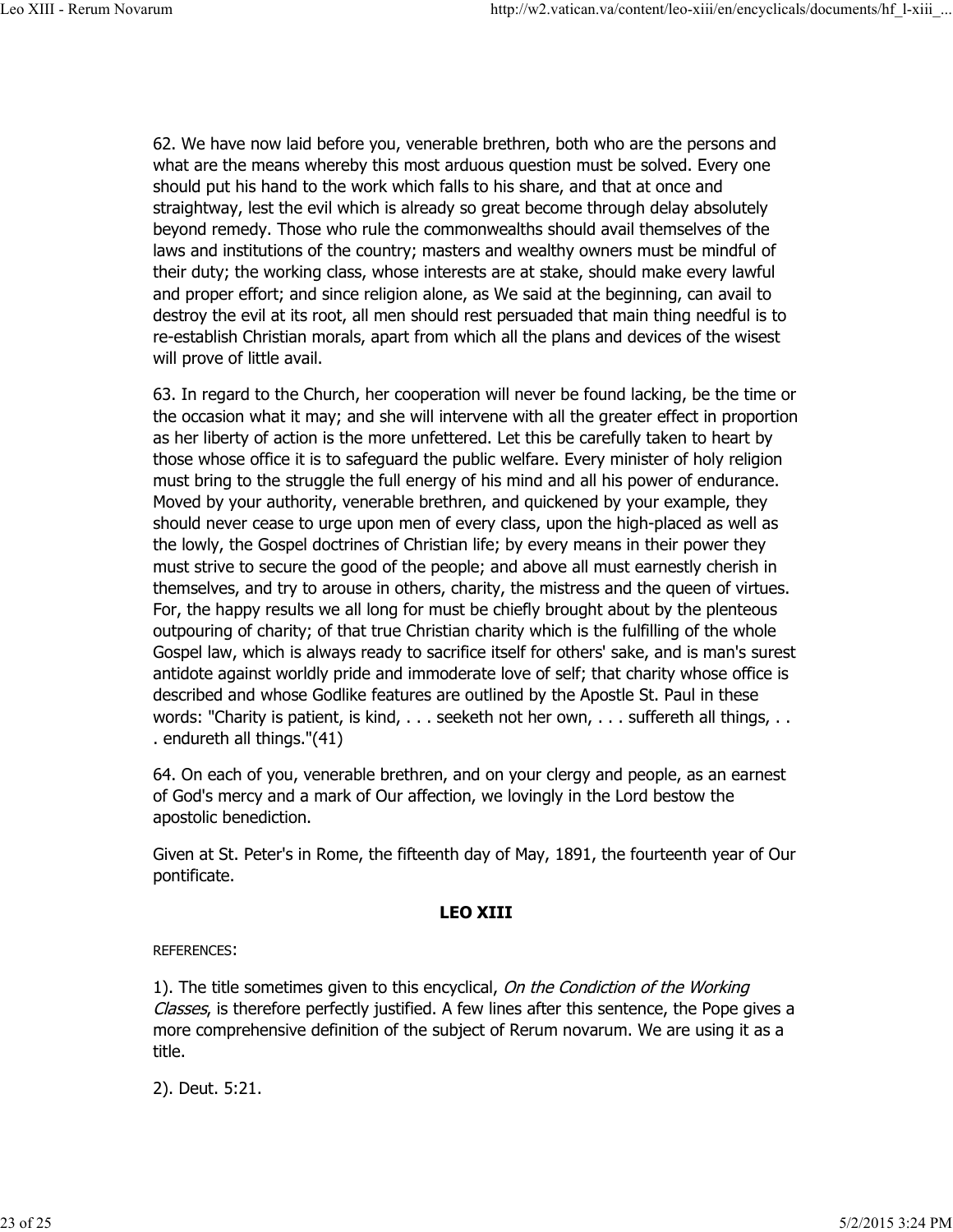- 3). Gen. 1:28.
- 4). Summa theologiae, IIa-IIae, q. x, art. 12, Answer.
- 5). Gen. 3:17.
- 6). James 5:4.
- 7). 2 Tim. 2:12.
- 8). 2 Cor. 4:17.
- 9). Matt. 19:23-24.
- 10). Luke 6:24-Z5.
- 11). Summa theologiae, IIa-IIae, q. lxvi, art. 2, Answer.
- 12). Ibid.
- 13). Ibid., q. xxxii, a. 6, Answer.
- 14). Luke 11:41.
- 15). Acts 20:35.
- 16). Matt.25:40.
- 17). Hom. in Evang., 9, n. 7 (PL 76, 1109B).
- 18). 2 Cor. 8:9.
- 19). Mark 6:3.
- 20). Matt.5:3.
- 21). Matt. 11:28.
- 22). Rom. 8:17.
- 23). 1 Tim. 6:10.
- 24). Acts 4:34.
- 25). Apologia secunda, 39, (Apologeticus, cap. 39; PL1, 533A).
- 26). See above, pp. 161-184.
- 27). Summa theologiae, IIa-Ilae, q. lxi, are. I, ad 2m.
- 28). Thomas Aquinas, On the Governance of Rulers, 1, 15 (Opera omnia, ed. Vives, Vol. 27, p. 356).